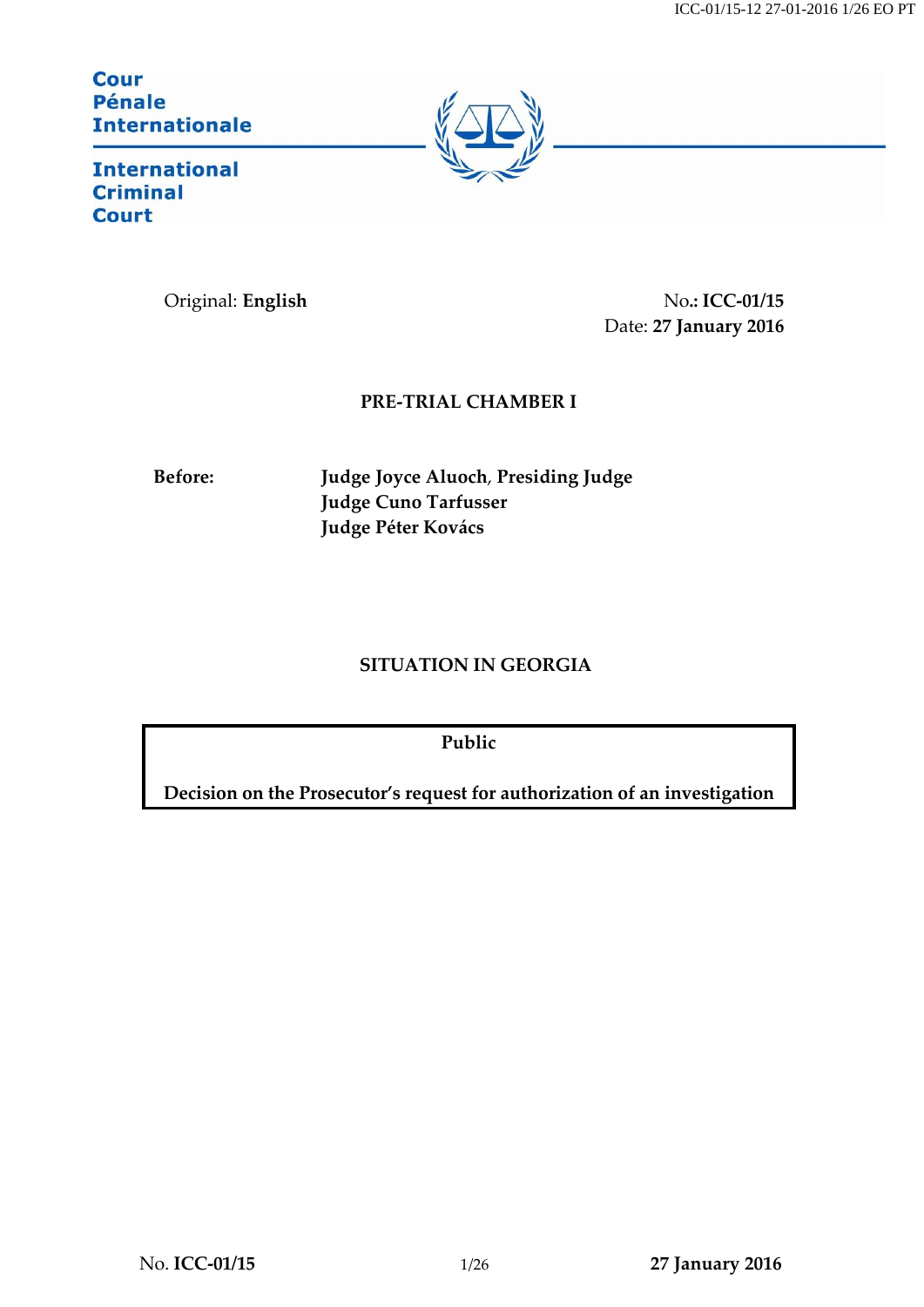| Fatou Bensouda<br>James Stewart                    |                                                                 |
|----------------------------------------------------|-----------------------------------------------------------------|
| <b>Legal Representatives of Victims</b>            | <b>Legal Representatives of Applicants</b>                      |
| <b>Unrepresented Victims</b>                       | <b>Unrepresented Applicants for</b><br>Participation/Reparation |
| The Office of Public Counsel for<br><b>Victims</b> | The Office of Public Counsel for the<br>Defence                 |
| <b>States Representatives</b>                      | <b>Amicus Curiae</b>                                            |
|                                                    |                                                                 |

**Decision to be notified, in accordance with Regulation 31 of the** *Regulations of the Court***, to:**

**Counsel for Defence**

| <b>REGISTRY</b> |
|-----------------|
|-----------------|

**Registrar** Herman von Hebel **Counsel Support Section**

**Victims and Witnesses Unit Detention Section**

**The Office of the Prosecutor**

**Victims Participation and Reparations Section Others**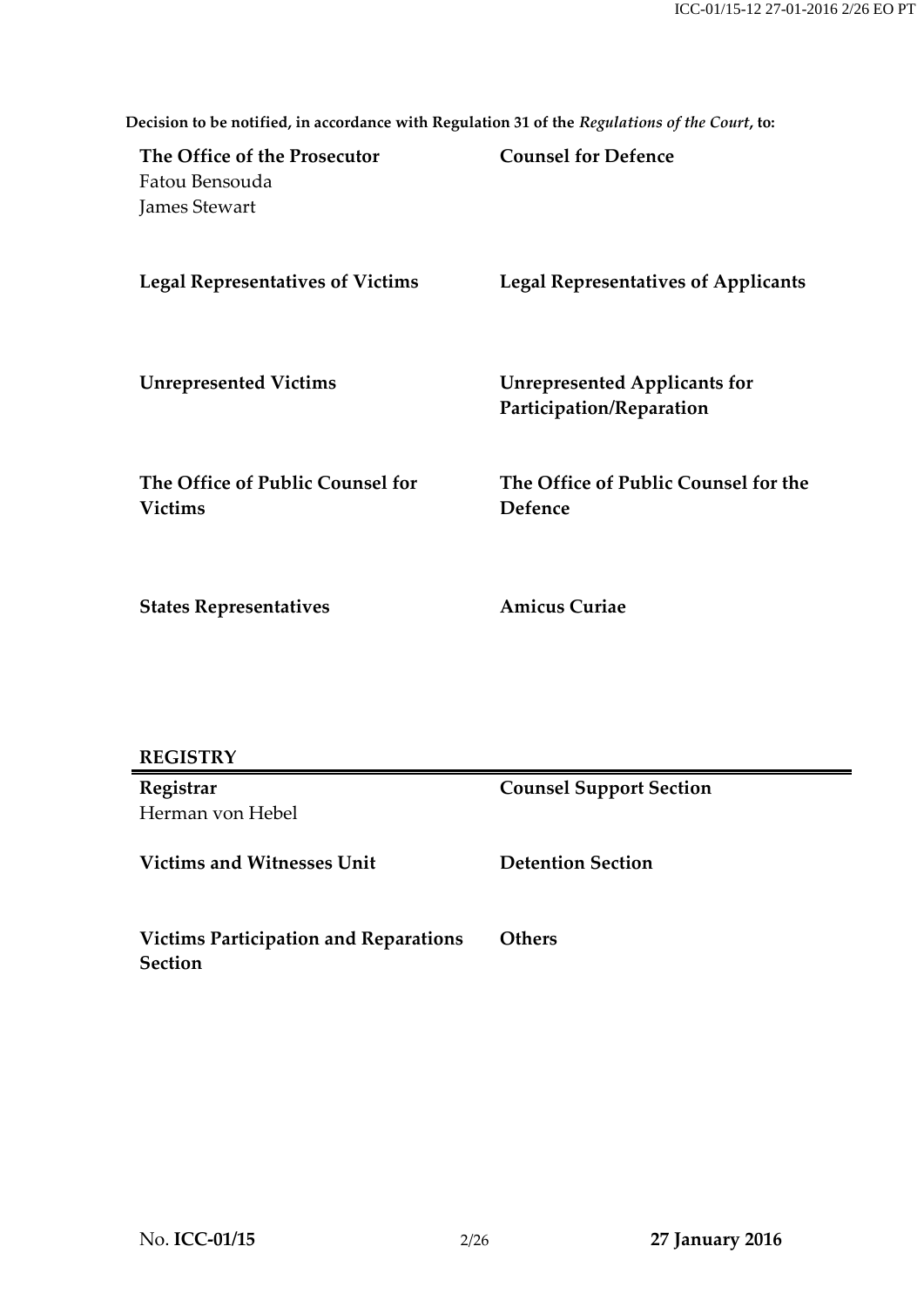**PRE-TRIAL CHAMBER I** of the International Criminal Court issues the present decision on the Prosecutor's request for authorization of an investigation [\(ICC-01/15-4-Corr2](http://www.legal-tools.org/doc/eca741/), the "Request"). This decision is taken unanimously; Judge Péter Kovács appends a separate concurring opinion.

1. On 13 October 2015, the Chamber received the Prosecutor's "Request for authorisation of an investigation pursuant to article 15", together with public and confidential *ex parte* annexes appended thereto [\(ICC-01/15-4\)](http://www.legal-tools.org/doc/460e78). The Prosecutor requests "authorization from the Pre-Trial Chamber I to proceed with an investigation into the Situation in Georgia covering the period from 1 July 2008 to 10 October 2008, for war crimes and crimes against humanity allegedly committed in and around South Ossetia". On 5 November 2015, the Prosecutor indicated that she does not intend to rely on some "portions of [the] annexes and accordingly wishes to withdraw them" due to either their irrelevance or duplication  $(ICC-01/15-5, para. 2)$  $(ICC-01/15-5, para. 2)$ . On 6 November 2015, the Prosecutor filed *corrigenda* of certain annexes and on 17 November 2015, she filed the second, final *corrigendum* of the Request [\(ICC-01/15-4-Corr2\)](http://www.legal-tools.org/doc/eca741/). One annex to the Request, hitherto public, was subsequently reclassified as "confidential" upon request of the Prosecutor (ICC-01/15-9-Conf-Exp).

2. On 4 December 2015, the Chamber received the representations by or on behalf of 6,335 victims, collected under article 15(3) of the Rome Statute (the "Statute")  $(ICC-01/15-10)$  $(ICC-01/15-10)$  $(ICC-01/15-10)$  and annexes) as well as a report of the Registry on the matter  $(ICC-01/15-11)$  $(ICC-01/15-11)$  and annexes).

3. The present decision is taken under article 15 of the Statute. As previously observed by other Chambers, this procedure has the object and purpose of ensuring judicial control over the Prosecutor's exercise of her *proprio motu* power to open an investigation in the absence of a referral by a State Party or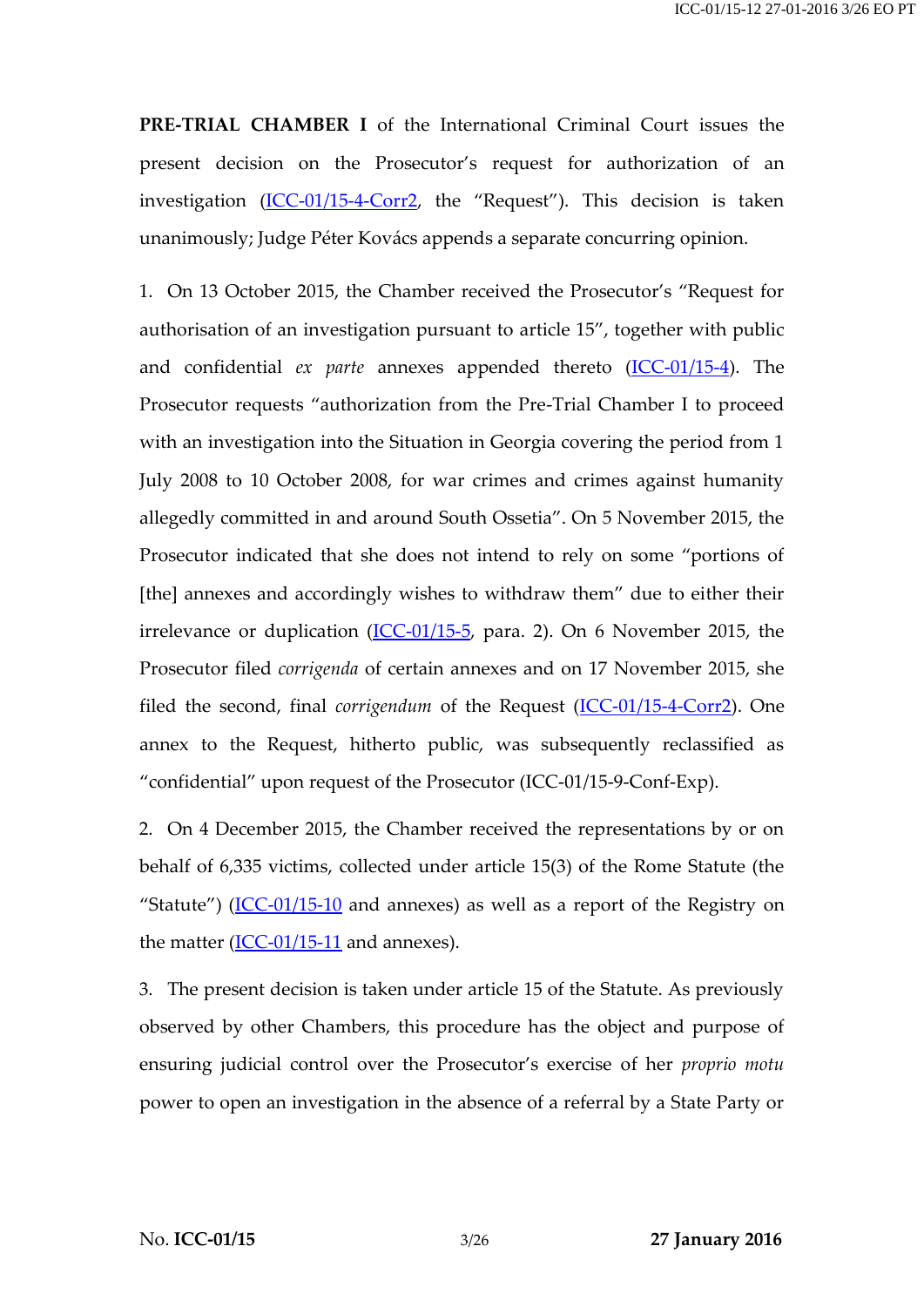by the Security Council of the United Nations.<sup>1</sup> In light of the procedural stage and the subject matter, the Chamber's examination of the Request and the supporting material provided by the Prosecutor must be strictly limited. Indeed, it has been stated previously that the subjection of *proprio motu*  investigation by the Prosecutor to the authorization of the Pre-Trial Chamber serves no other purpose than to prevent the abuse of power on the part of the Prosecutor.<sup>2</sup>

4. The Pre-Trial Chambers have held consistently that the criteria of article 53(1) of the Statute governing the initiation of an investigation by the Prosecutor equally inform the analysis under article 15(3) and (4) of the Statute as they enable first the Prosecutor and then the Chamber to determine whether there is "a reasonable basis to proceed with an investigation".<sup>3</sup>

5. In the following sections, the Chamber lays out the results of its examination of the Request and the supporting material with respect to the three limbs of article 53(1) of the Statute: whether there is a reasonable basis to believe that a crime within the jurisdiction of the Court has been or is being committed (section I); whether potential cases arising out of the situation would be admissible before the Court under article 17 of the Statute (section II); and whether there are nonetheless substantial reasons to believe that an investigation would not serve the interests of justice (section III). The final section provides the main conclusion of the Chamber and sets out the parameters of the authorization granted to the Prosecutor (section IV).

<sup>1</sup> Pre-Trial Chamber II, "Decision Pursuant to Article 15 of the Rome Statute on the Authorization of an Investigation into the Situation in the Republic of Kenya", 31 March 2010, [ICC-01/09-19-Corr](http://www.legal-tools.org/doc/f0caaf/), para. 18 ("Decision Authorizing the Investigation in the Situation in Kenya").

<sup>2</sup> *Id.;* Pre-Trial Chamber III, "Decision Pursuant to Article 15 of the Rome Statute on the Authorisation of an Investigation into the Situation in the Republic of Côte d'Ivoire, 15 November 2011, [ICC-02/11-14-Corr,](http://www.legal-tools.org/doc/e0c0eb/) para. 21 ("Decision Authorizing the Investigation in the Situation in Côte d'Ivoire").

<sup>&</sup>lt;sup>3</sup> [Decision Authorizing the Investigation in the Situation in Kenya,](http://www.legal-tools.org/doc/f0caaf/) paras 20-25; Decision [Authorizing the Investigation in the Situation](http://www.legal-tools.org/doc/e0c0eb/) in Côte d'Ivoire, paras 17-18.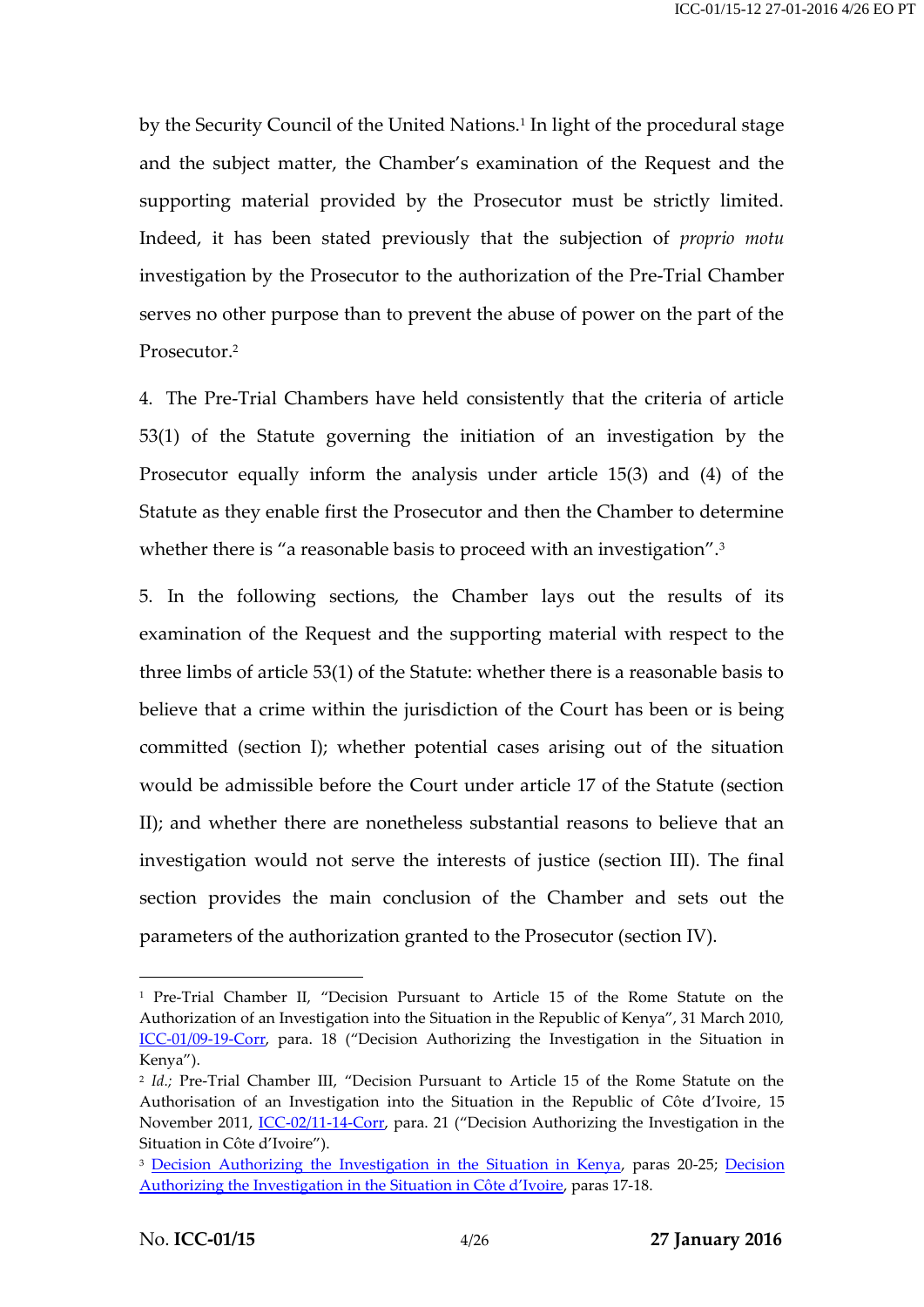### **I. Whether there is a reasonable basis to believe that a crime within the jurisdiction of the Court has been committed**

6. Article 53(1) of the Statute, quite logically, requires the analysis to focus on crimes within the jurisdiction of the Court. In this regard, it is sufficient to note that the crimes alleged by the Prosecutor in the Request: (i) are crimes under the Statute, in particular under articles 7 and 8 (jurisdiction *ratione materiae*); (ii) are alleged to have occurred after 1 December 2003, the date of entry into force of the Statute for Georgia (jurisdiction *ratione temporis*); and (iii) are alleged to have been committed on Georgian territory (jurisdiction *ratione loci*). With regard to the latter, the Chamber agrees with the submission of the Prosecutor (Request, para. 54) that South Ossetia is to be considered as part of Georgia, as it is generally not considered an independent State and is not a Member State of the United Nations.

### *The relevant facts*

7. The Prosecutor alleges the commission of: (i) the war crimes of wilful killing (article  $8(2)(a)(i)$ ) or murder (article  $8(2)(c)(i)$ ), destruction of property (article  $8(2)(b)(xiii)$  or  $8(2)(e)(xi)$ ) and pillage (article  $8(2)(b)(xv)$  or  $8(2)(e)(v)$ ), and intentionally directing attacks against peacekeepers (article 8(2)(b)(iii)); and (ii) the crimes against humanity of murder (article  $7(1)(a)$ ), deportation or forcible transfer of population (article 7(1)(d)) and persecution (article 7(1)(h)).

8. The relevant facts alleged by the Prosecutor and supported by the material presented together with the Request can be summarized as follows.

9. In the months leading to the August 2008 conflict, tensions increased in and around South Ossetia between the Georgian and South Ossetian sides.<sup>4</sup> Throughout July 2008, there were reports of armed clashes, detention of Georgian military personnel by South Ossetian forces,<sup>5</sup> shelling and firing on

<sup>4</sup> Request, para. 29; Annex E.2.36, p. 211; Annex E.4.3, p. 10.

<sup>5</sup> Request, para. 31; Annex E.2.36, p. 212; Annex E.4.3, p. 10.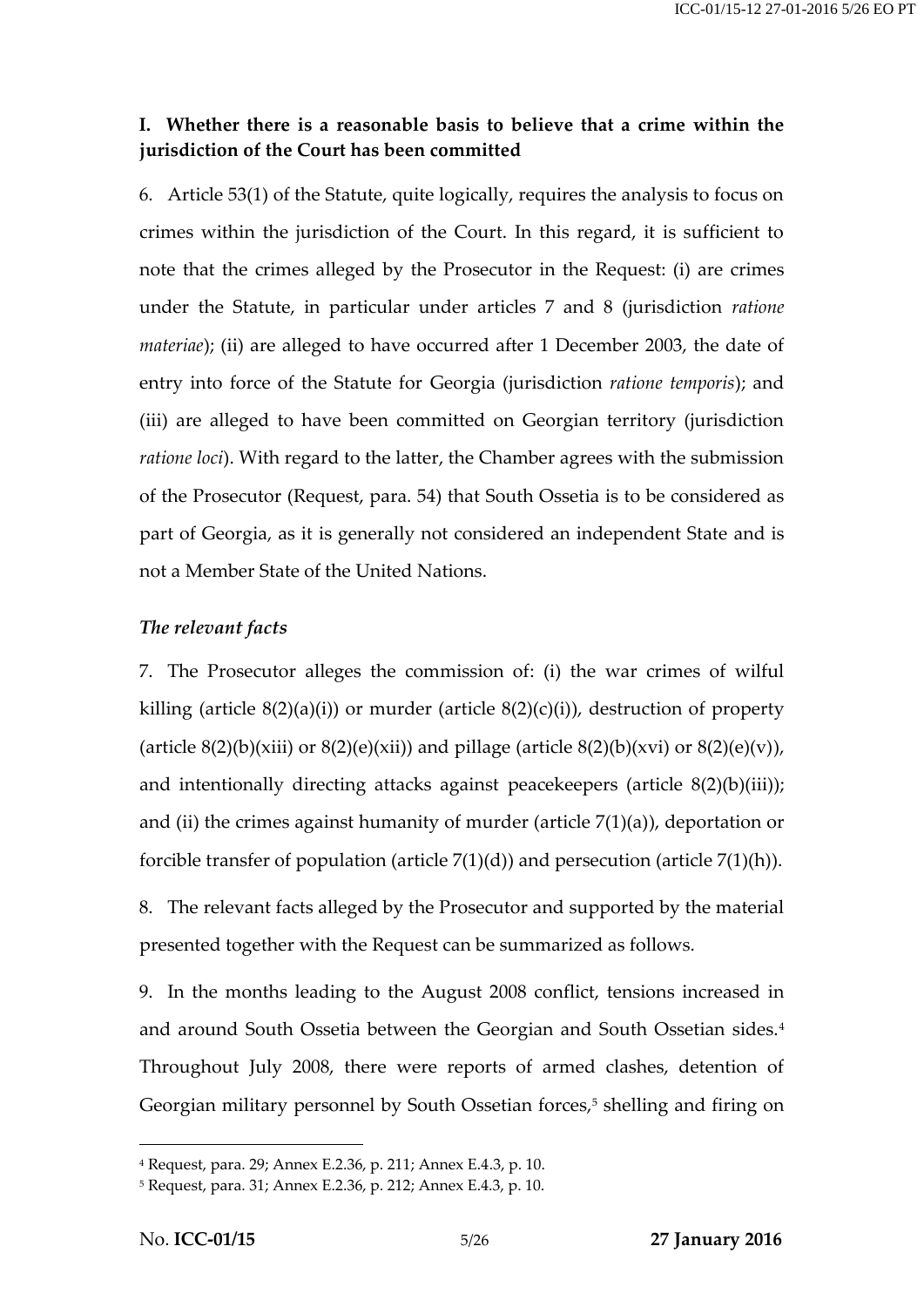Tskhinvali and southern environs causing several casualties and property damage,<sup>6</sup> an alleged violation of Georgian airspace by four Russian military aircraft<sup>7</sup> and shooting incidents in South Ossetia, $\frac{8}{3}$  a series of explosions which targeted, amongst other, South Ossetian and Georgian military and political leaders.<sup>9</sup> From 24 to 28 July 2008, several explosions occurred in the southern environs of Tskhinvali and the Georgian-administered village of Avnevi, close to the post of the Georgian Joint Peacekeeping Force (JPKF) battalion.<sup>10</sup> From 29 to 31 July 2008, exchanges of fire were reported between the Georgian-administered Sveri village and the South Ossetian-administered Andzisi village, between a South Ossetian militia post and a Georgian police post in Khetagurovo, as well as the targeting of the Joint Monitoring Team of the JPKF.<sup>11</sup>

10. In the night 1-2 August 2008 a series of intense exchanges of fire, including sniper fire and mortar shelling, occurred between Georgian and South Ossetian controlled areas causing casualties.<sup>12</sup> Exchanges of fire continued, albeit to a lesser extent, during the nights of 2-3 and 3-4 August 2008.<sup>13</sup> Georgian peacekeeper positions were reportedly shelled by South Ossetian forces prior to the outbreak of hostilities, such as in Andzisi, Sarabuki, Nuli, Avnevi and the Frone valley.<sup>14</sup> While the Georgian side claims that the attack was conducted by South Ossetian forces, the identity of the perpetrators and the timing of the attack remain contested.<sup>15</sup>

<sup>6</sup> Request, para. 29, Annex E.2.36, pp. 211-212; Annex E.4.3, p. 10.

<sup>7</sup> Request, para. 31; Annex E.2.36, pp. 212-213; Annex E.4.3, p. 10.

<sup>8</sup> Annex E.4.3, p. 10.

<sup>9</sup> Request, para. 29; Annex E.4.3, p. 10; Annex E.2.36, p. 211.

<sup>10</sup> Request, para. 29; Annex E.2.36, p. 213.

<sup>11</sup> Annex E.2.36, p. 213; Annex E.2.37, p. 21.

<sup>12</sup> Annex E.2.38-Corr, p. 16; Annex E.2.36, pp. 214-215.

<sup>13</sup> Annex E.2.38-Corr, p. 16; Annex E.2.36, p. 215; Annex E.2.37, p. 22.

<sup>14</sup> Request, paras 164-166; Annex E.2.37, p. 24; Annex E.7.9-Conf-Exp, p. 2.

<sup>15</sup> See Request, para. 166, with reference to information provided to the Prosecutor by the Russian authorities on 10 March 2010.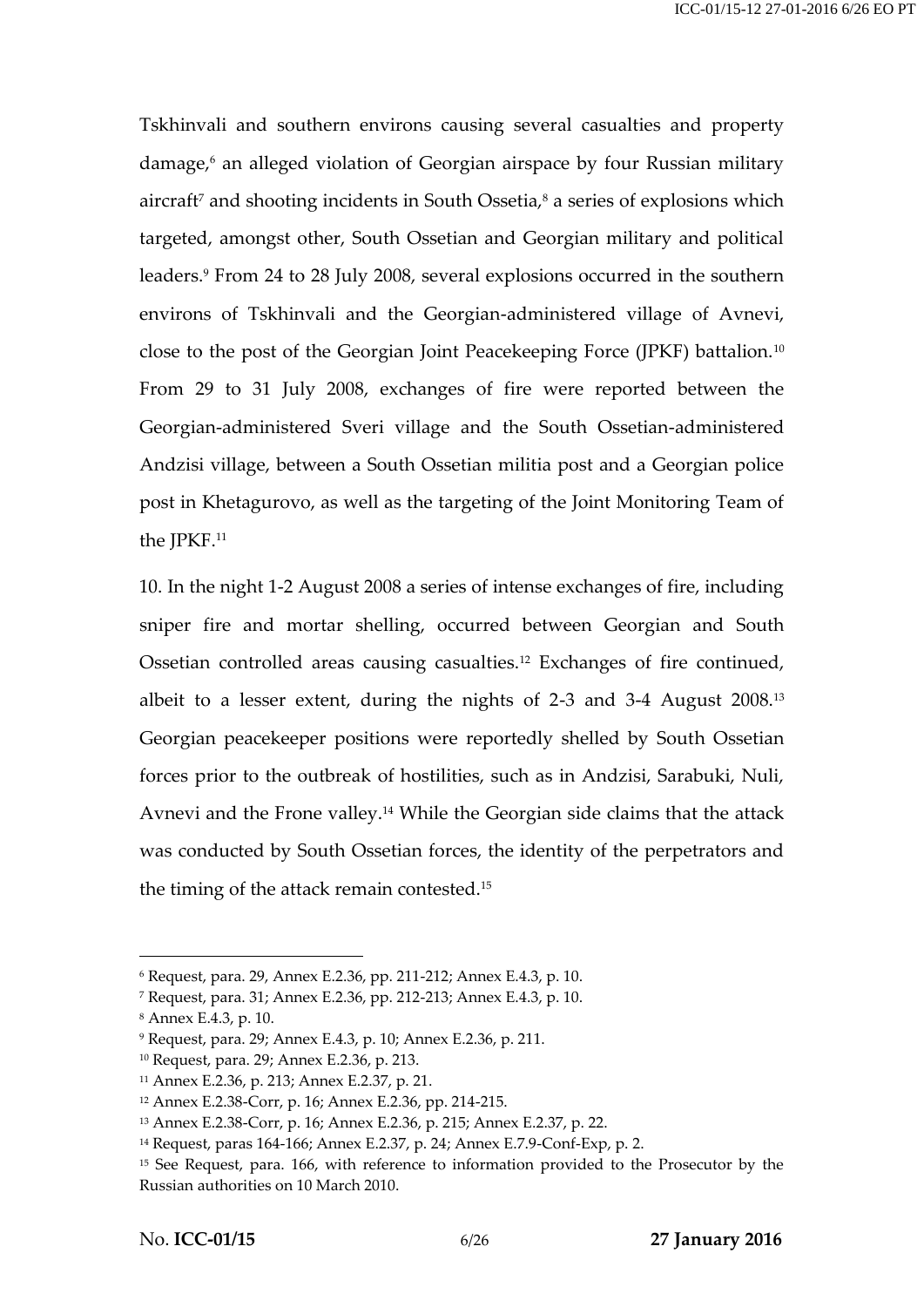11. In the afternoon of 6 August 2008, firing took place along the entire line of contact between the Georgian and South Ossetian sides<sup>16</sup> and intensified again on 7 August 2008 involving mortars and artillery and reportedly causing human casualties.<sup>17</sup> Despite the televised announcement of a unilateral ceasefire by the President of Georgia in the evening of 7 August 2008,<sup>18</sup> fighting began anew around 22.00 hours. <sup>19</sup> Soon, the fighting involved Russian, South Ossetian and Abkhaz military units and irregular armed elements which developed into a combined inter-state and intra-state conflict opposing Georgian and Russian forces at one level and South Ossetian and Abkhaz fighters, accompanied by irregular armed groups, and Georgian forces at another.<sup>20</sup>

12. On 8 August 2008, Georgian armed forces entered the territory of South Ossetia from the south, while Russian armed forces entered from the north.<sup>21</sup> More precisely, in the morning of 8 August 2008, the Georgian armed forces launched a ground attack against the city of Tskhinvali as well as operations on the left and right flanks of the city.<sup>22</sup> The flank operations seemed to aim at moving northwards with a view to blocking movements of the Russian troops from the north.<sup>23</sup> The supporting material also suggests that Russian peacekeeping forces were deliberately attacked on 8 August 2008 by Georgian armed forces on two locations: (i) the JPKF headquarters in the centre of Tskhinvali; and (ii) the headquarters of the Russian Peacekeeping Forces Battallion (RUPKFB) in Verkhniy Gorodok in the southwestern part of

<sup>16</sup> Request, para. 31; Annex E.2.38-Corr, p. 16; Annex E.2.36, p. 215; Annex E.2.37, p. 25.

<sup>17</sup> Annex E.2.36, p. 215; Annex E.2.37, p. 25.

<sup>18</sup> Request, para. 31; Annex E.2.38-Corr, p. 16; Annex E.2.36, p. 215.

<sup>19</sup> Request, paras 31-32; Annex E.2.35, pp. 12, 13, 21, 25 and 33; Annex E.2.36, p. 216; Annex E.2.38-Corr, p. 16; Annex E.2.36, pp. 215-216; Annex E.2.37, p. 26; Annex E.4.10, p. 9; Annex E.8.24.

<sup>20</sup> Annex E.2.35, pp. 12 and 22.

<sup>21</sup> Request, para. 33, footnote 41; Annex E.2.38-Corr, p. 16; Annex E.2.35, p. 22; Annex E.2.36, pp. 222, 223, 227-228, and 259-260; Annex E.2.37, p. 28; Annex E.4.10, p. 62.

<sup>22</sup> Annex E.4.3, p. 26.

<sup>23</sup> Annex E.2.36, p. 216.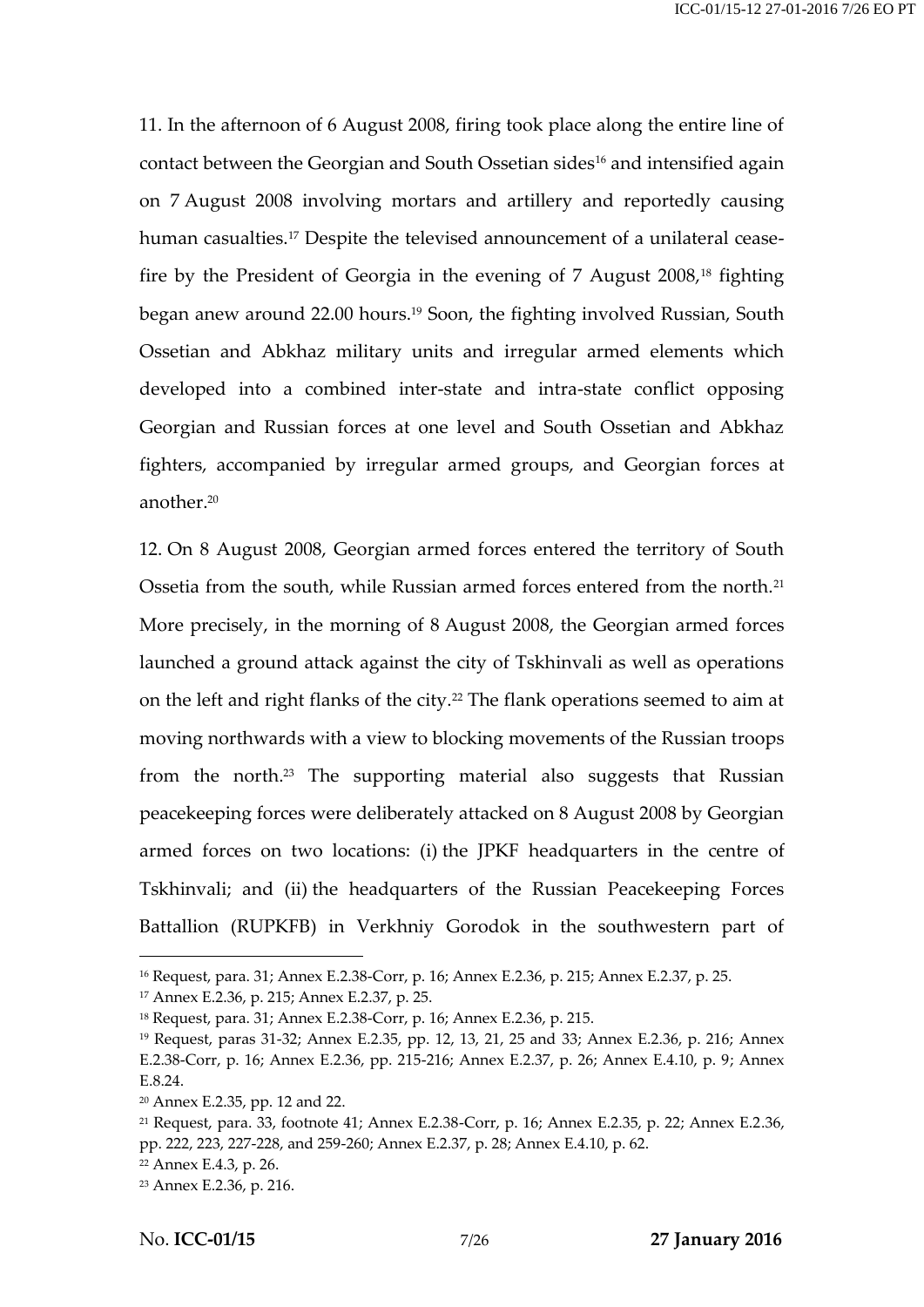Tskhinvali.<sup>24</sup> Whether the Russian peacekeeping force was at that time directly participating in the hostilities and whether the Georgian forces initiated the attack or were instead responding to an attack is contested.<sup>25</sup> Between 8 and 10 August 2008, the Georgian armed units allegedly attacked also other observation posts of the RUPKFB from the JPKF in Eredvi, Vanati, Kekhvi, Pauk, Prisi, Avnevi, Tsunaristba, Kverneti, Andzisi, Artsevi, and Megvrekisi. 26

13. However, the Georgian forces encountered significant armed opposition from South Ossetian forces, $27$  supported by Russian armed forces. $28$  In the morning of 8 August 2008, the Russian air forces reportedly attacked locations in central Georgia, including Variani and Gori, and gradually extended their attacks to other parts of Georgia, including Tbilisi.<sup>29</sup> The Russian forces were joined by South Ossetian militias.<sup>30</sup>

14. Experiencing resistance, the Georgian forces withdrew from the centre of Tskhinvali in the evening of 8 August 2008.<sup>31</sup> On 10 August 2008, the Georgian government declared its intention to observe a unilateral ceasefire and move its forces out of South Ossetia;<sup>32</sup> by midnight, most Georgian troops had left the South Ossetian territory in the direction of Gori.<sup>33</sup> On 11 August 2008, the Georgian armed forces withdrew from Gori to Mtskheta with a view to preparing a defensive line for protection of the capital of Tbilisi.<sup>34</sup>

<sup>24</sup> Annex E.7.7-Conf-Exp-Corr; Annex E.7.24-Conf-Exp.

<sup>25</sup> Annex E.7.7-Conf-Exp-Corr; Annex E.7.24-Conf-Exp.

<sup>26</sup> Annex E.7.33, p. 6.

<sup>27</sup> Request, para. 32; Annex E.2.36, pp. 216-217.

<sup>28</sup> Request, para. 33; Annex E.2.35, p. 12.

<sup>29</sup> Annex E.2.35, p. 22; Annex E.2.36, pp. 217, 223; Annex E.2.37, p. 28.

<sup>30</sup> Annex E.2.38-Corr, p. 36.

<sup>31</sup> Request, para. 33; Annex E.2.36, p. 217.

<sup>32</sup> Request, para. 34; Annex E.2.35, p. 23; Annex E.2.36, p. 218.

<sup>33</sup> Request, para. 34; Annex E.2.35, p. 23; Annex E.2.36, p. 218; Annex E.2.37, p. 32; Annex

E.4.10, pp. 10 and 24.

<sup>34</sup> Annex E.2.36, p. 218.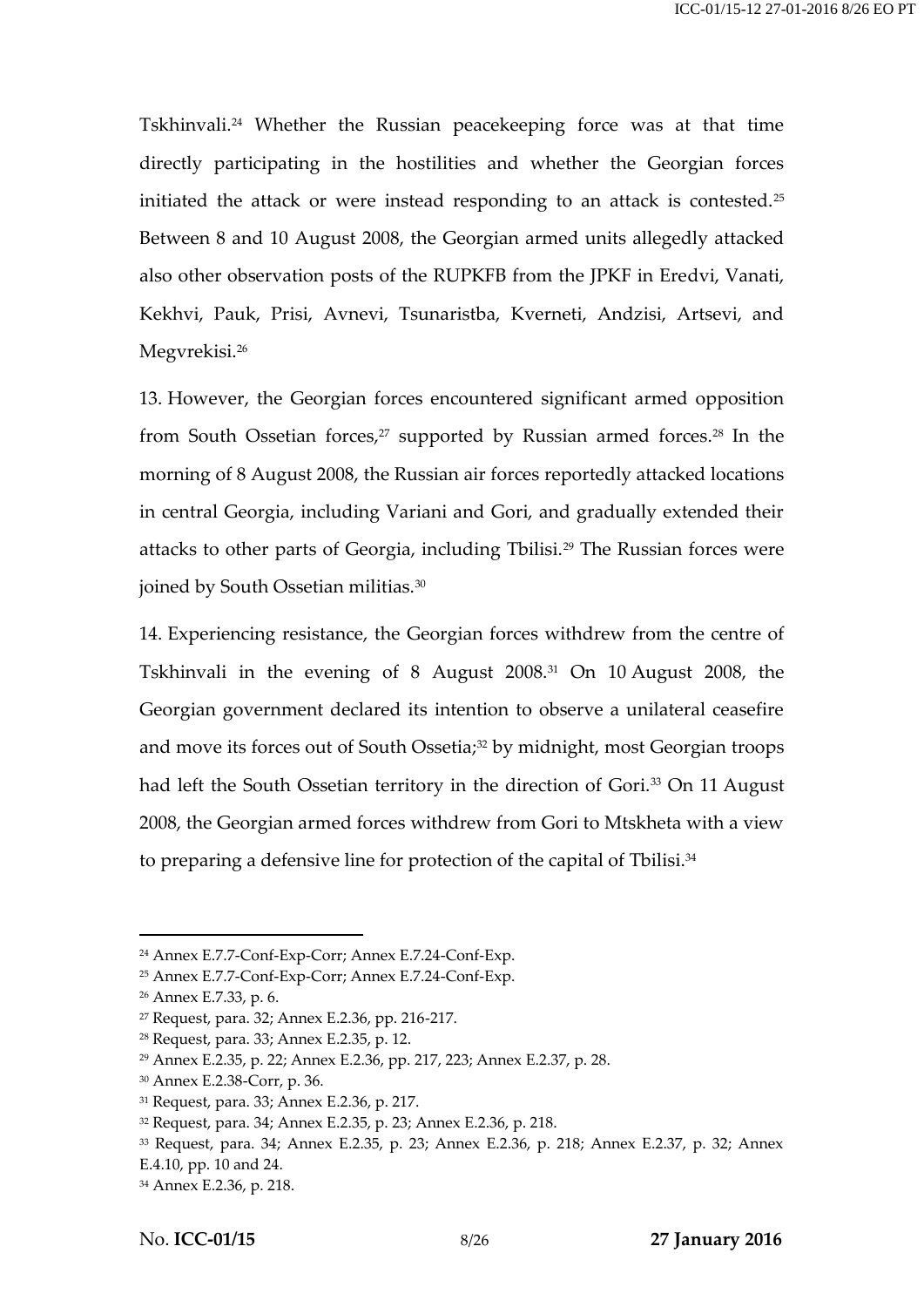15. The Georgian armed forces were pursued by Russian and South Ossetian troops who moved beyond the administrative boundary of South Ossetia and occupied adjacent areas, including the town of Gori, on 12 August 2008.<sup>35</sup> They set up military positions in a number of Georgian-administered towns, including Gori.<sup>36</sup>

16. Following the adoption of a six-point peace plan dated 12 August 2008, agreed in talks between the Russian President and the French President, acting on behalf of the European Union, $37$  exchanges of hostilities between Georgian and Russian forces were said to have ceased. The Presidents of Georgia and Russia signed a ceasefire agreement on 15 and 16 August 2008 respectively.<sup>38</sup> Despite public confirmation of the peace plan by the Russian President on 12 August 2008,<sup>39</sup> Russian and South Ossetian forces reportedly continued their advances for some time thereafter and occupied additional locations, including Akhalgori/Leningori on 16 August 2008, which had previously been under Georgian control and administration.<sup>40</sup>

17. As of 15 August 2008, Russian troops withdrew from undisputed Georgian territory but created a 20km "buffer zone" in the area adjoining the administrative boundary line of South Ossetia inside Georgian-administered territory.<sup>41</sup> Most Russian troops withdrew from their positions beyond the administrative boundaries of South Ossetia after 22 August 2008, some other

<sup>35</sup> Request, para. 34; Annex E.2.36, p. 218; Annex E.2.37, p. 34; Annex E.2.38-Corr, p. 16.

<sup>36</sup> Request, para. 34; Annex E.2.35, p. 23; Annex E.2.38-Corr, p. 16.

<sup>37</sup> Request, para. 35; Annex E.2.35, pp. 13 and 24; Annex E.2.36, p. 226; Annex E.2.38-Corr, p. 16.

<sup>38</sup> Request, para. 35; Annex E.8.25, p. 2; Annex E.4.10, p. 25.

<sup>39</sup> Annex E.2.36, p. 226; Annex E.2.37, p. 34.

<sup>40</sup> Request, para. 35, Annex E.2.35, p. 24; Annex E.2.36, p. 226; Annex E.2.37, p. 40; Annex E.2.38-Corr, p. 16.

<sup>41</sup> Request, para. 36; Annex E.4.10, p. 25.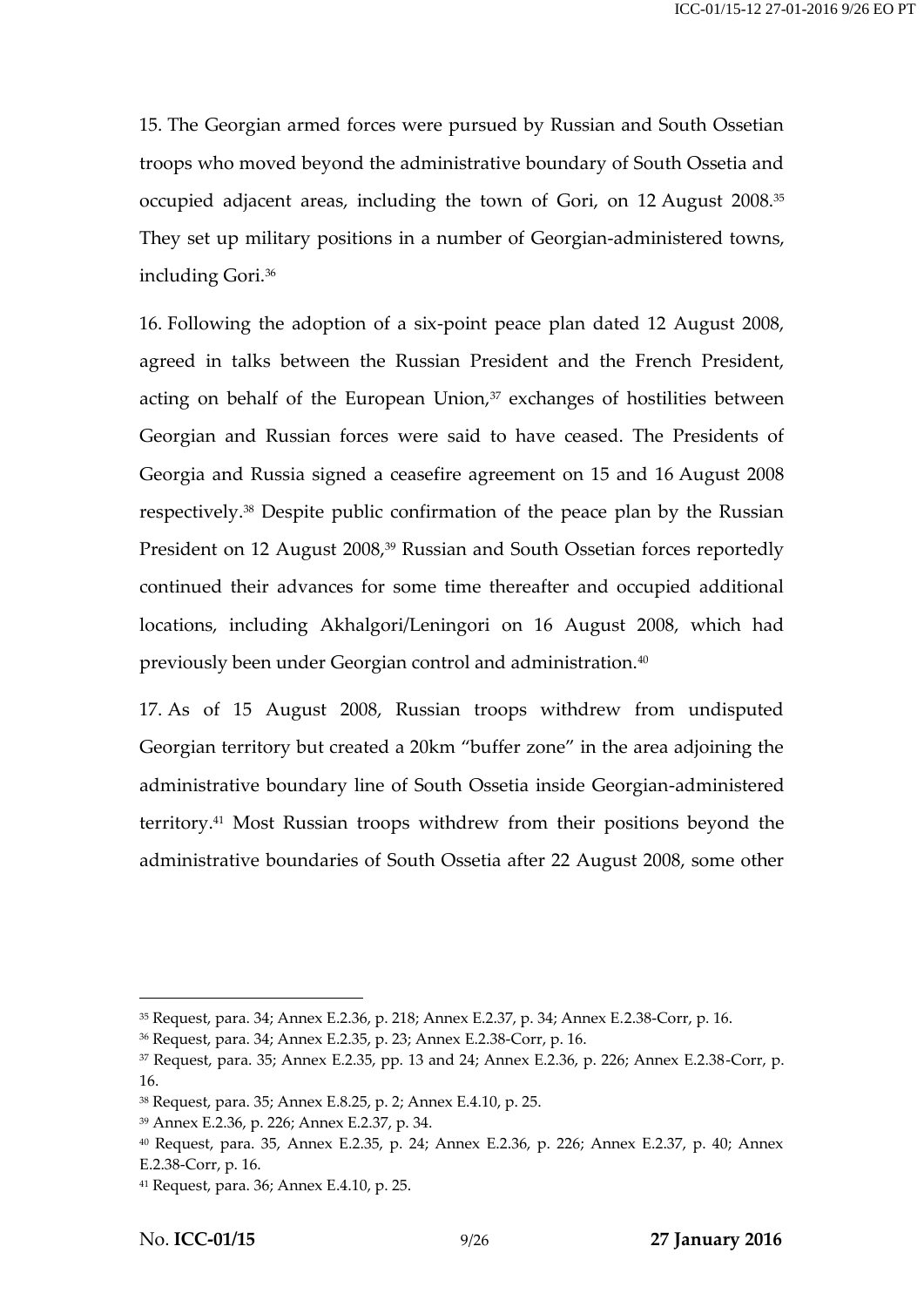remained, however, in the "buffer zone" until the beginning of September 2008.<sup>42</sup>

18. Following the agreement reached in Moscow on 8 September 2008, Russian forces withdrew from most parts of the "buffer zone" on 8-9 October 2008.<sup>43</sup> The Georgian police returned to the "buffer zone" on 10 October 2008.<sup>44</sup>

19. During the same period, the civilian population, in particular ethnic Georgian civilians, was attacked by South Ossetian forces, including an array of irregular militias,<sup>45</sup> in Georgian-administered villages in South Ossetia and Georgian villages in the "buffer zone". The attack commenced subsequent to the intervention and in the course of the advancement of the Russian forces, and continued in the weeks that followed the cessation of active hostilities on 12 August 2008.<sup>46</sup>

20. The attack targeted mainly ethnic Georgians following a consistent pattern of deliberate killing, beating and threatening civilians, detention, looting properties and burning houses. The level of organization of the attack is apparent from the systematic destruction of Georgian houses, the use of trucks to remove looted goods, and the use of local guides to identify specific targets.<sup>47</sup> Valuable items were removed from houses or farms before they were set on fire.<sup>48</sup>

21. These acts were reportedly committed with a view to forcibly expelling ethnic Georgians from the territory of South Ossetia in furtherance of the

<sup>42</sup> Request, para. 36; Annex E.2.35, p. 24; Annex A.2.36, p. 226; Annex E.2.37, pp. 42-43; Annex E.4.10, p. 25.

<sup>43</sup> Request, para. 36; Annex E.2.38-Corr, p. 17; Annex A.2.36, p. 226; Annex E.4.3, p. 10.

<sup>44</sup> Annex E.2.38-Corr, p. 23.

<sup>45</sup> Annex E.4.3, pp. 36 and 41.

<sup>46</sup> Annex E.4.3, p. 43.

<sup>47</sup> Request, paras 224, 226; Annex E.2.36, p. 398; Annex E.2.38-Corr, pp. 28-30; 42-47; Annex E.4.3, p. 43; Annex E.7.9-Conf-Exp, p. 278; Annex E.4.10, pp.137-138, 145, 147.

<sup>48</sup> Annex E.2.38-Corr, pp. 28, 45; Annex E.7.9-Conf-Exp, p. 39.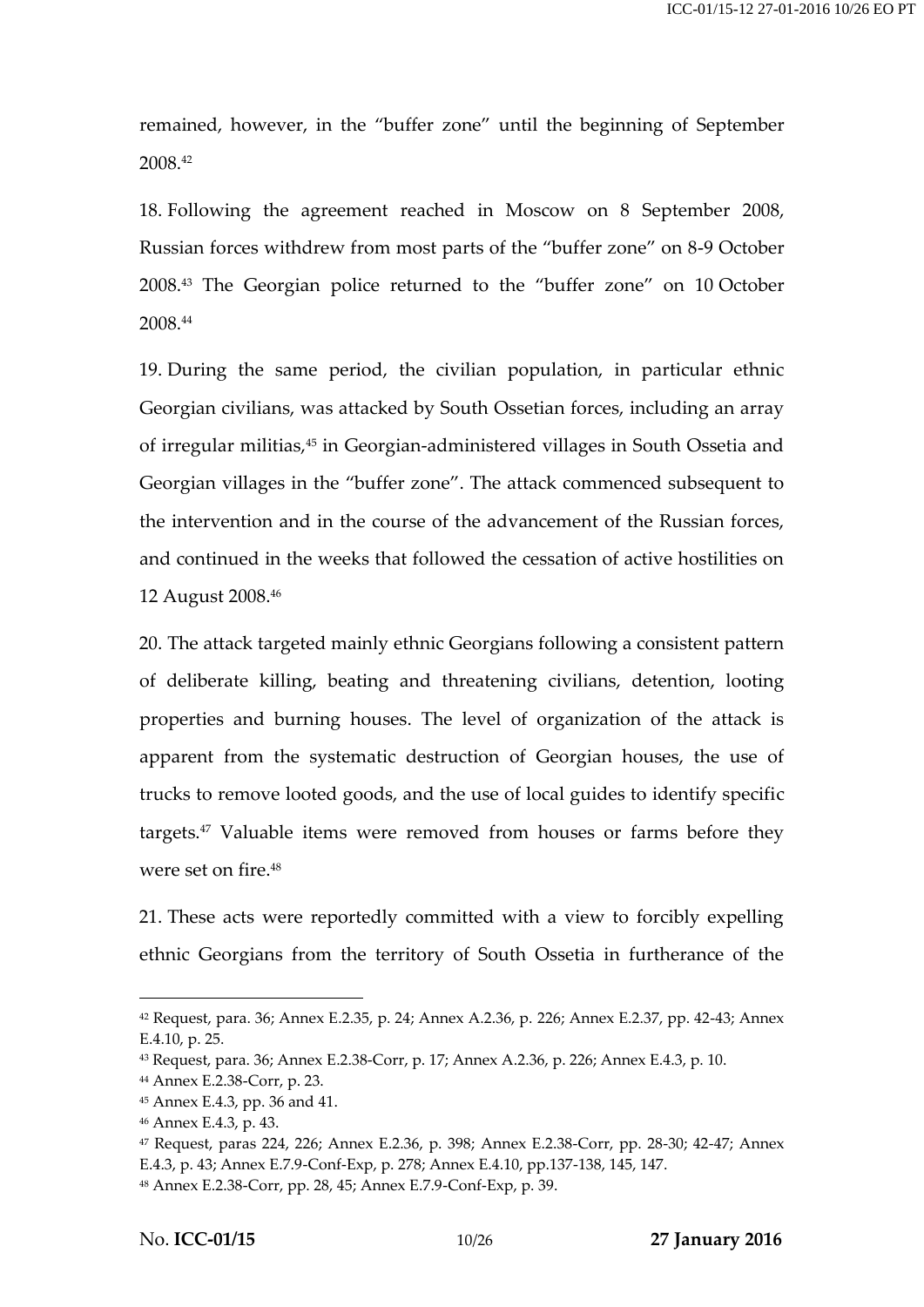overall objective to change the ethnic composition of the territory, sever any remaining links with Georgia and secure independence. The *de facto* leadership of South Ossetia reportedly acknowledged some aspects of the policy of expulsion, in particular the deliberate destruction of civilian homes in order to prevent the return of the ethnic Georgian population.<sup>49</sup> The supporting material further suggests that the policy to expel was passed from the highest echelons of the South Ossetian leadership to the South Ossetian forces.<sup>50</sup> It has been reported that irregular armed groups answered, if only loosely, to the South Ossetian chain of command.<sup>51</sup>

22. The attack against the civilian population resulted in between 51 and 113 cases of deliberate killings of ethnic Georgians<sup>52</sup> and the displacement of between 13,400 and 18,500 ethnic Georgian inhabitants from villages and cities in South Ossetia and the "buffer zone".<sup>53</sup> Coercive acts used by South Ossetian forces to create an atmosphere of fear and terror thus forcing ethnic Georgians to leave their place of residence reportedly included killings, severe beatings, insults, threats and intimidation, detention, looting and destruction of property.<sup>54</sup>

23. Accounts vary as regards the conduct of Russian armed forces or the Russian Federation in relation to the acts allegedly committed either by members of the Russian forces or in relation to the acts allegedly committed by South Ossetian forces. The information indicates that some members of the Russian forces actively participated while others remained passive. For

<sup>49</sup> Annex E.2.38-Corr, p. 44; Annex E.5.1, p. 127 (quoting the Chairman of the *de facto* parliament); Human Rights Watch Report, Annex E.4.10, p. 158 (quoting the *de facto* president); Annex E.8.30, p. 5 (quoting a South Ossetian intelligence officer); Annex E.7.9- Conf-Exp, pp. 243-244 (quoting a member of the Civil Detachment of Muguti).

<sup>50</sup> Request, para. 241; Annex E.7.9-Conf-Exp, pp. 83-84.

<sup>51</sup> Annex E.4.3, p. 41.

<sup>52</sup> Annex E.2.38-Corr; Annex E.4.3; Annex E.4.9; Annex E.5.1; Annex E.5.3-Conf; Annex E.7.1- Conf-Exp-Corr; Annex E.7.9-Conf-Exp.

<sup>53</sup> Annex E.7.9-Conf-Exp.

<sup>54</sup> Request, para. 265; Annex E.2.38-Corr, pp. 22, 34; Annex E.4.10, p. 10.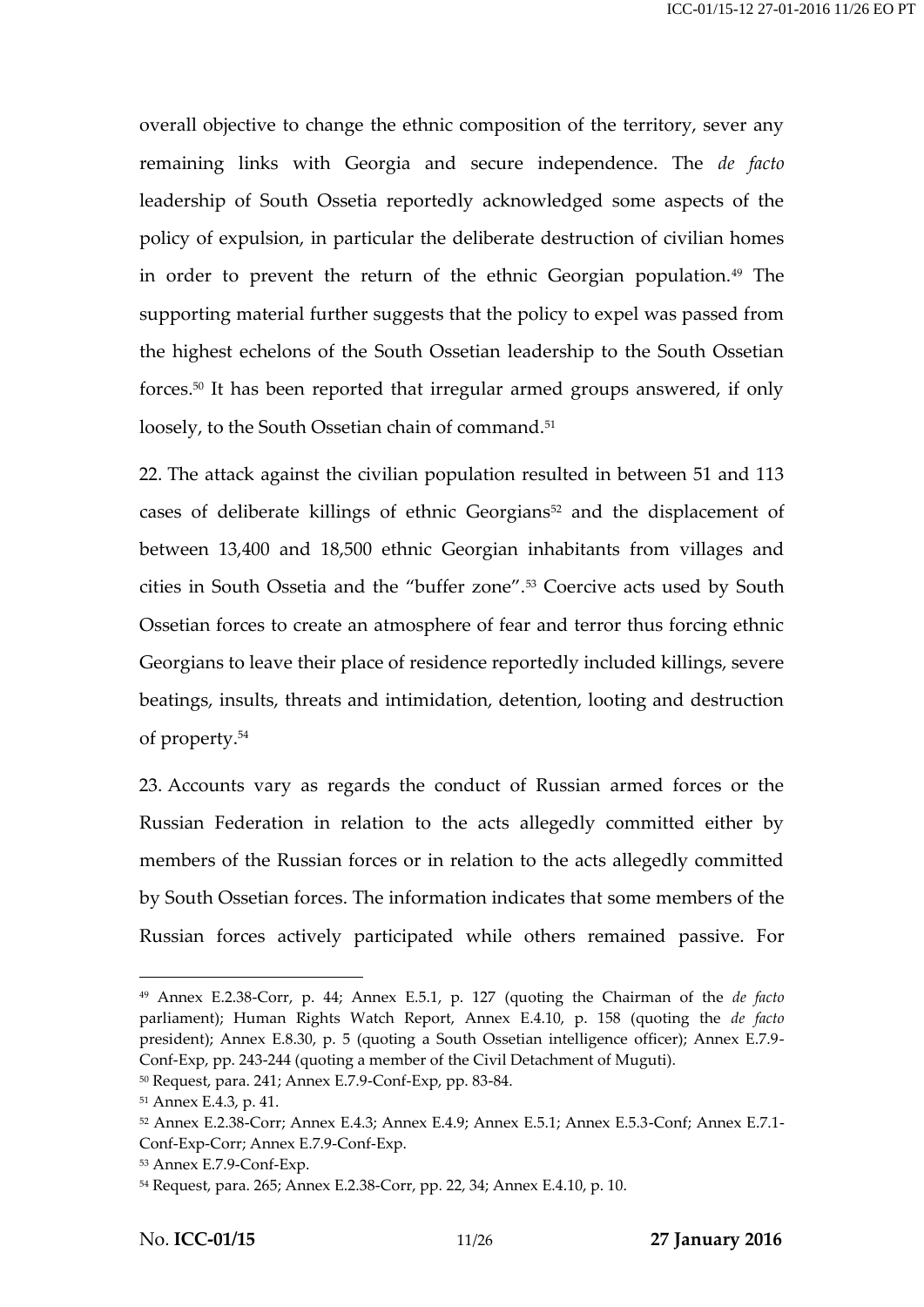example, when asked why the Russian forces do not intervene to extinguish the fires, one Russian army officer is quoted to have said that this is the policy.<sup>55</sup> The Chamber, however, also notes a series of instances where members of the Russian forces purportedly intervened to protect and assist civilian victims.<sup>56</sup>

#### *Conclusions of the Chamber*

24. At this point, the Chamber provides its conclusions on the question of whether, in light of the facts alleged by the Prosecutor as supported by the material presented together with the Request, there is a reasonable basis to believe that a crime within jurisdiction of the Court has been committed.

25. It has been observed previously by other Chambers acting under article 15 of the Statute that in order to satisfy the requirements, the material provided by the Prosecutor "certainly need not point towards only one conclusion",<sup>57</sup> nor does it have to be conclusive.<sup>58</sup> All that is required is that there "exists a sensible or reasonable justification for a belief that a crime falling within the jurisdiction of the Court 'has been or is being committed'".<sup>59</sup> In a different procedural context, this Chamber has also recently observed that "it is inconsistent with the wording of article 53(1) of the Statute and with the object and purpose of the Prosecutor's assessment under this provision for her to disregard available information other than when that information is manifestly false".<sup>60</sup>

<sup>55</sup> Annex E.4.3, p. 45.

<sup>56</sup> Annex E.2.38-Corr, p. 37.

<sup>&</sup>lt;sup>57</sup> [Decision Authorizing the Investigation in the Situation in Kenya,](http://www.legal-tools.org/doc/f0caaf/) para. 34.

<sup>58</sup> [Decision Authorizing the Investigation in the Situation in](http://www.legal-tools.org/doc/e0c0eb/) Côte d'Ivoire, para. 24.

<sup>&</sup>lt;sup>59</sup> [Decision Authorizing the Investigation](http://www.legal-tools.org/doc/f0caaf/) in the Situation in Kenya, para. 35; Decision [Authorizing the Investigation in](http://www.legal-tools.org/doc/e0c0eb/) the Situation in Côte d'Ivoire, para. 24.

<sup>60</sup> Pre-Trial Chamber I, "Decision on the request of the Union of the Comoros to review the Prosecutor's decision not to initiate an investigation", 16 July 2015, [ICC-01/13-34,](http://www.legal-tools.org/doc/2f876c/) para. 35.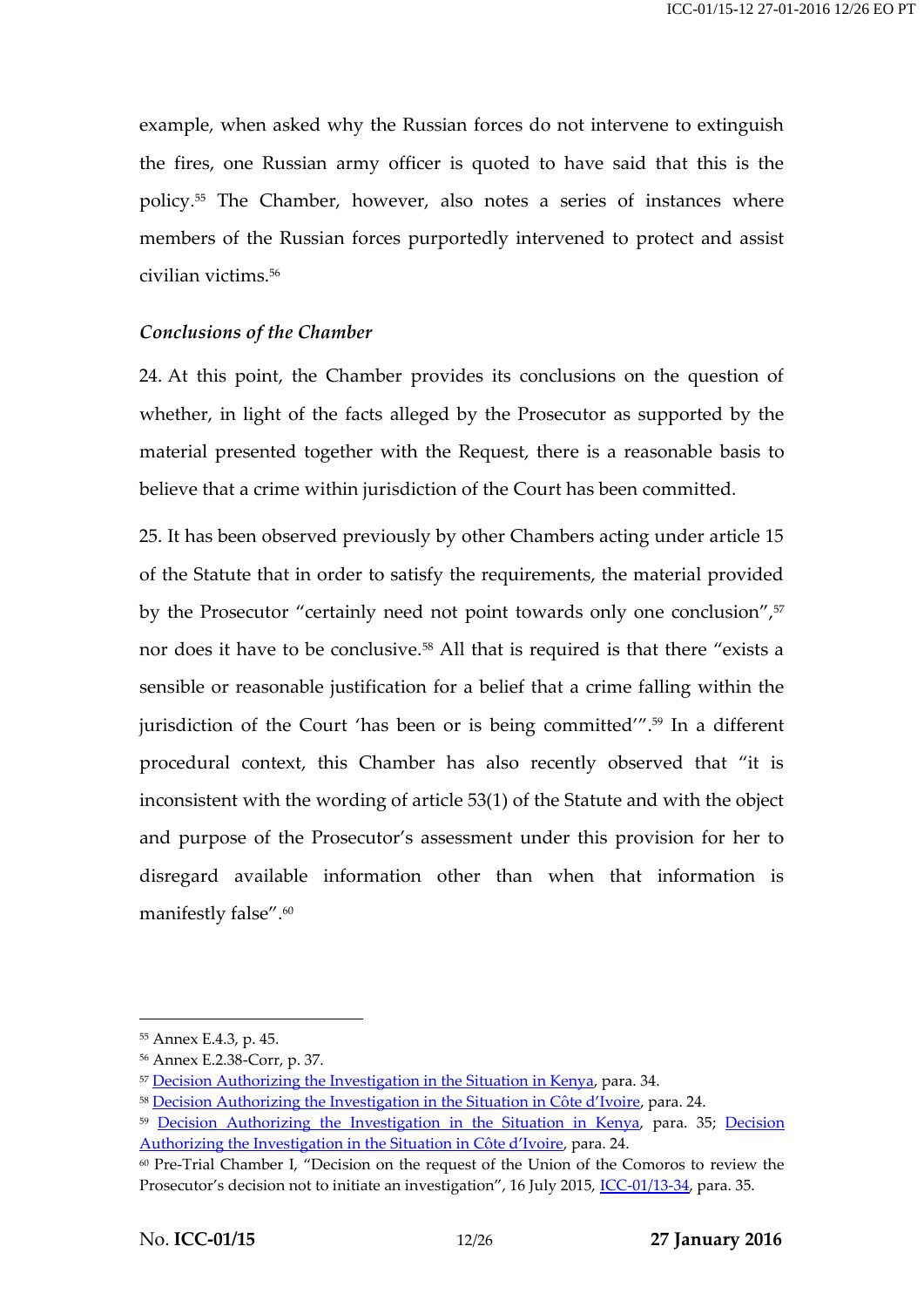26. The Chamber is of the view, at this stage, that the requisite elements of both the alleged war crimes as well as the alleged crimes against humanity are met.

27. With respect to the war crimes, the Chamber considers first that the information reasonably indicates that an international armed conflict existed between Georgia and the Russian Federation between 1 July 2008 and 10 October 2008. The existence of such international armed conflict is rather uncontroversial as concerns the period of armed hostilities between Georgian and Russian armed forces between 8 and 12 August 2008 and the period of Russian occupation of parts of Georgian territory, in particular the "buffer zone", until at least 10 October 2018. In addition, the Chamber considers, at this stage, that there is sufficient indication that the Russian Federation exercised overall control over the South Ossetian forces, <sup>61</sup> meaning that also the period before the direct intervention of Russian forces may be seen as an international armed conflict (see above paras 9-11).

28. The Chamber observes, at the same time, that this last point is actually irrelevant at the present stage, as, as correctly pointed out also by the Prosecutor (Request, para. 81), the war crimes under consideration exist equally in international and non-international armed conflicts.

29. Having said that, the Chamber considers that the information provided by the Prosecutor, and summarised above, establishes also the specific elements of the war crimes of wilful killing under article 8(2)(a)(i) of the Statute by South Ossetian forces against ethnic Georgians (see paragraph 20 and 22 above), destruction of property under article  $8(2)(b)(xiii)$  of the Statute by South Ossetian forces of property belonging to ethnic Georgians (see paragraphs 20 and 22 above), pillaging under article 8(2)(b)(xvi) of the Statute

<sup>61</sup> Annex E.2.35;Annex E.2.36; Annex E.2.37; Annex E.7.9-Conf-Exp; Annex E.8.6; Annex E.8.9; Annex E.8.12.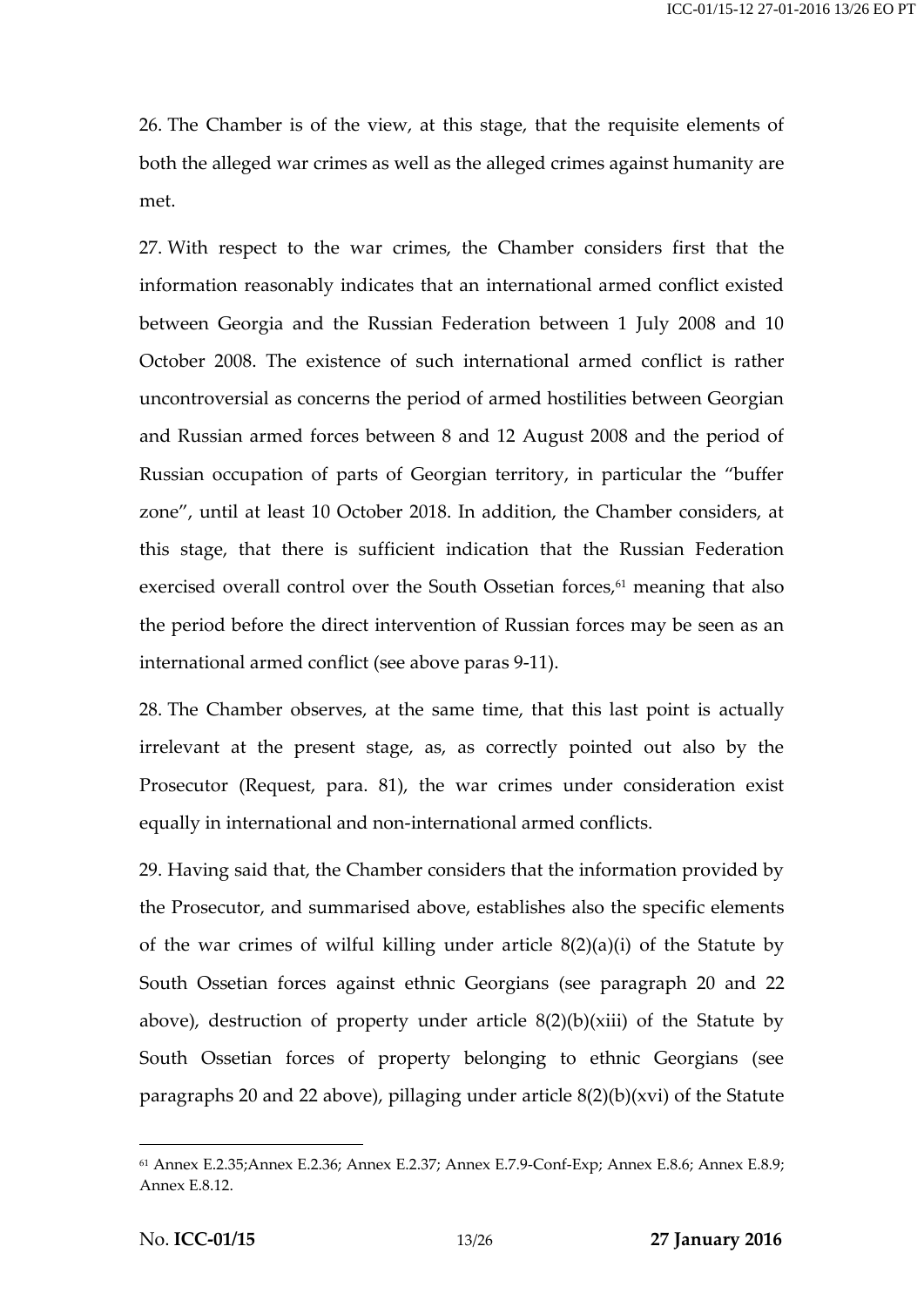by South Ossetian forces of property belonging to ethnic Georgians (see paragraphs 20 and 22 above), and intentionally directing attacks against peacekeepers under article 8(2)(b)(iii) of the Statute, both by South Ossetian forces against Georgian peacekeepers and by Georgian forces against Russian peacekeepers (see paragraphs 10 and 12 above). The Chamber also observes that the forces involved, time, location and context of the crimes indicate that the requisite nexus with the armed conflict exists. With regard to the crime of intentionally directing attacks against peacekeepers, the Chamber notes that a number of questions remain open, such as the protected status of both Georgian and Russian peacekeeping forces as part of the JPKF deployed pursuant to the Sochi Agreement of 1992 and the possible loss of any protected status as a result of direct involvement of hostilities, but considers, as submitted by the Prosecutor (Request, paras 169, 189), that these open questions should not preclude an investigation but should indeed be resolved as part of it.

30. With respect to crimes against humanity, the Chamber is of the view that the campaign of violence against ethnic Georgians by South Ossetian forces as described above (see paragraphs 19 to 22 above) constitutes an attack against the civilian population within the meaning of article 7(2)(a) of the Statute.

31. Moreover, the Chamber is satisfied that the specific requirements of the crimes against humanity of murder (see paragraphs 20 and 22 above), deportation or forcible transfer of population (see paragraphs 21 to 22 above) and persecution (see paragraphs 19 to 22 above) under, respectively, article  $7(1)(a)$ , (d) and (h) are met and that these crimes were committed as part of the attack.

32. In sum, the Chamber considers that there is a reasonable basis to believe that crimes within the jurisdiction of the Court have been committed.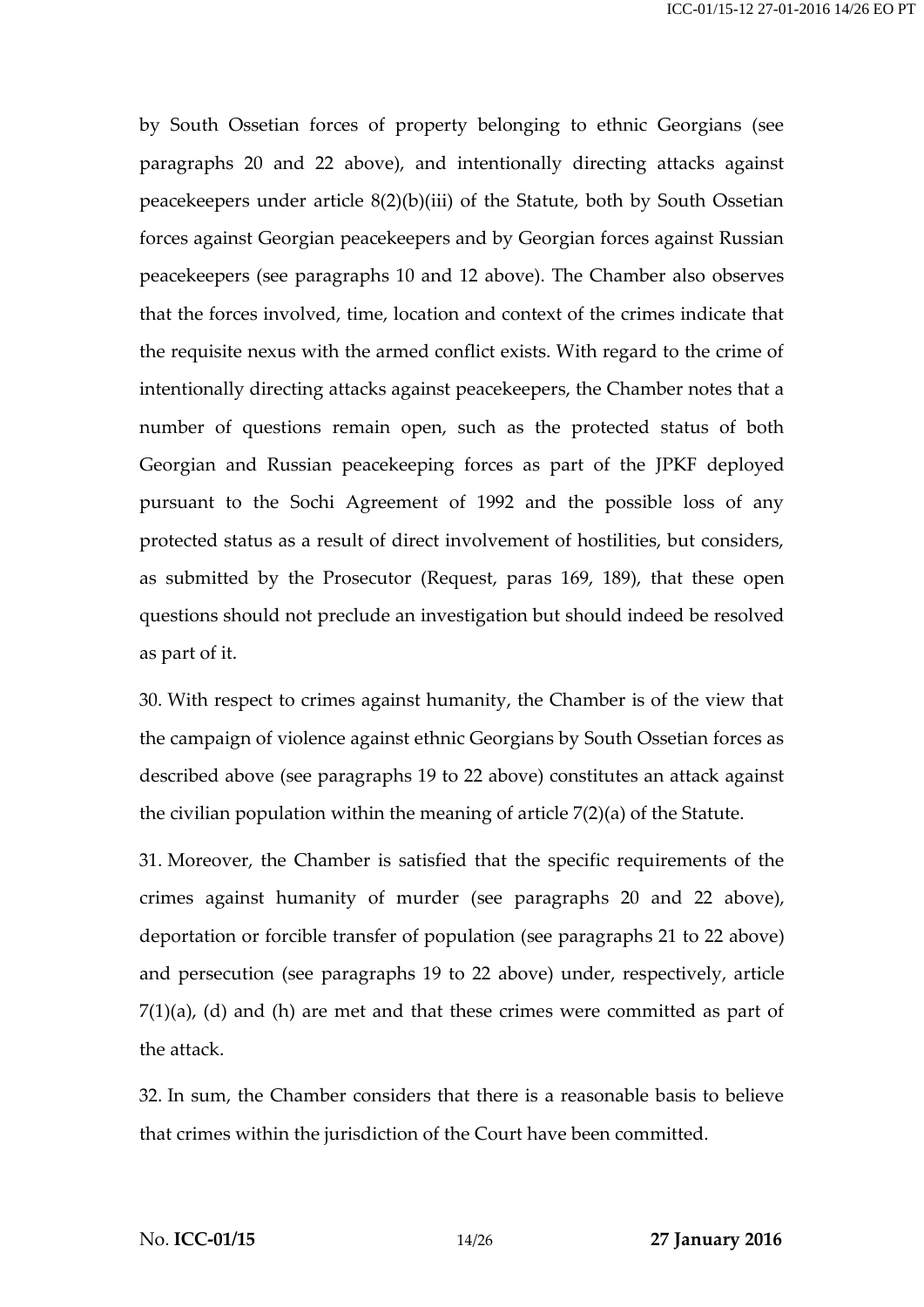33. Finally, having reached this conclusion, the Chamber considers it appropriate to briefly address the arguments of the Prosecutor in relation to the analysis of the requirement of article 53(1)(a) of the Statute.

34. The Chamber notes that with respect to the question whether indiscriminate or disproportionate attacks against civilian targets were committed by Georgian and Russian armed forces, the Prosecutor, while acknowledging the existence of information supporting an affirmative answer, nonetheless states that "[g]iven the inherent difficulties with determining issues related to the conduct of hostilities in the absence of investigation, the limited information available has not yet enabled the Prosecution to reach a determination on the requisite standard […]" (Request, para. 3). At paragraph 46 of the Request, the Prosecutor specifies that such conclusion could not be reached because "[i]n many instances, the information available is derived solely from one party to the conflict, is contradicted by information provided by the other, and no third party has been able to provide corroboration or to come to a relevant determination on the matter". The Prosecutor goes as far as saying that "[w]hen assessing the information in its possession, the Prosecutor has taken into account the possible bias and interests from parties to the conflict, and has therefore primarily focused its examination on allegations corroborated by credible third parties". Similarly, the Prosecutor states that she "has gathered information on a limited number of reports of sexual and gender-based violence including rape, although at this stage no clear information has emerged on the alleged perpetrators or the link between these crimes and the armed conflict or wider conflict" (Request, para. 4).

35. Having been provided with references to the supporting information that the Prosecutor has identified, the Chamber considers that it appears that the Prosecutor has indeed acted too restrictively and has imposed requirements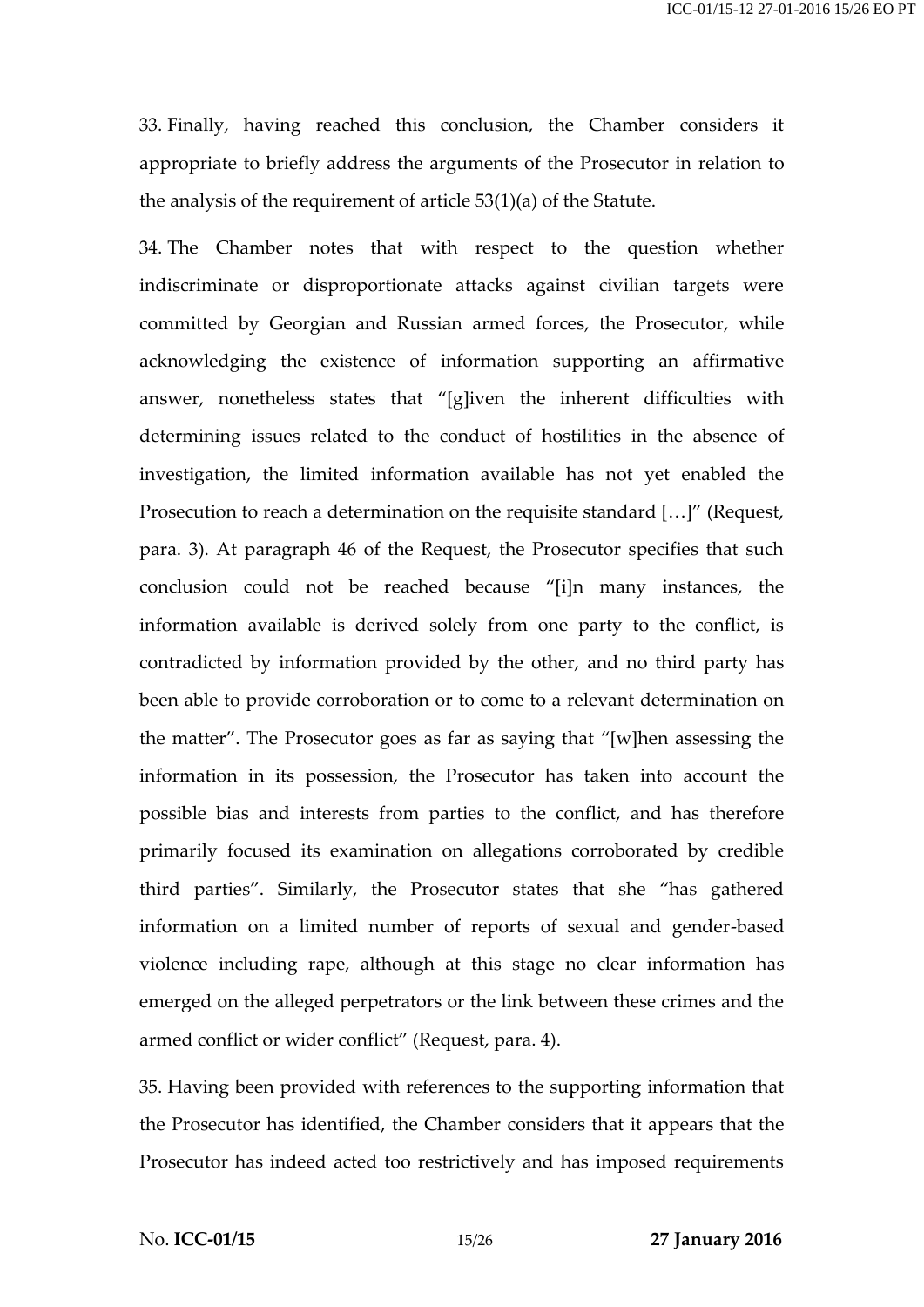on the material that cannot reasonably be met in the absence of an investigation, the initiation of which is precisely the issue at stake. In any case, given that by virtue of the present decision authorization to investigate is granted as requested, and that therefore, as correctly observed by the Prosecutor, the allegations of indiscriminate and disproportionate attacks and of sexual and gender-based violence can be investigated, the Chamber has not sought to rectify the Prosecutor's assessment under article 53(1) of the Statute. In the view of the Chamber, doing so would go beyond the scope of the Chamber's mandate under article 15(4) of the Statute, which is to determine, "upon examination of the request and the supporting material", whether there is a "reasonable basis to proceed with an investigation". If the Chamber establishes, on the basis of the arguments of the Prosecutor that this requirement is met, as is indeed the case in the present instance, it is unnecessary and inappropriate for the Chamber to go beyond the submissions in the request in an attempt to correct any possible error on the part of the Prosecutor. Rather, the Chamber considers this brief clarification sufficient.

### **II. Whether potential cases arising out of the situation would be admissible under article 17 of the Statute**

36. The second criterion for the opening of an investigation is, in accordance with article 53(1)(b) of the Statute, that "[t]he case is or would be admissible under article 17". An admissibility assessment at the stage of authorization of an investigation cannot be conducted against the backdrop of a concrete case, as prior to the start of an actual investigation it is not possible to define the exact parameters of the case(s) in terms of conduct and identified suspects for the purpose of prosecution. Accordingly, as held previously, $62$  the

 $62$  [Decision Authorizing the Investigation in the Situation in Kenya,](http://www.legal-tools.org/doc/f0caaf/) para. 50; Decision [Authorizing the Investigation in the Situation in](http://www.legal-tools.org/doc/e0c0eb/) Côte d'Ivoire, para. 190.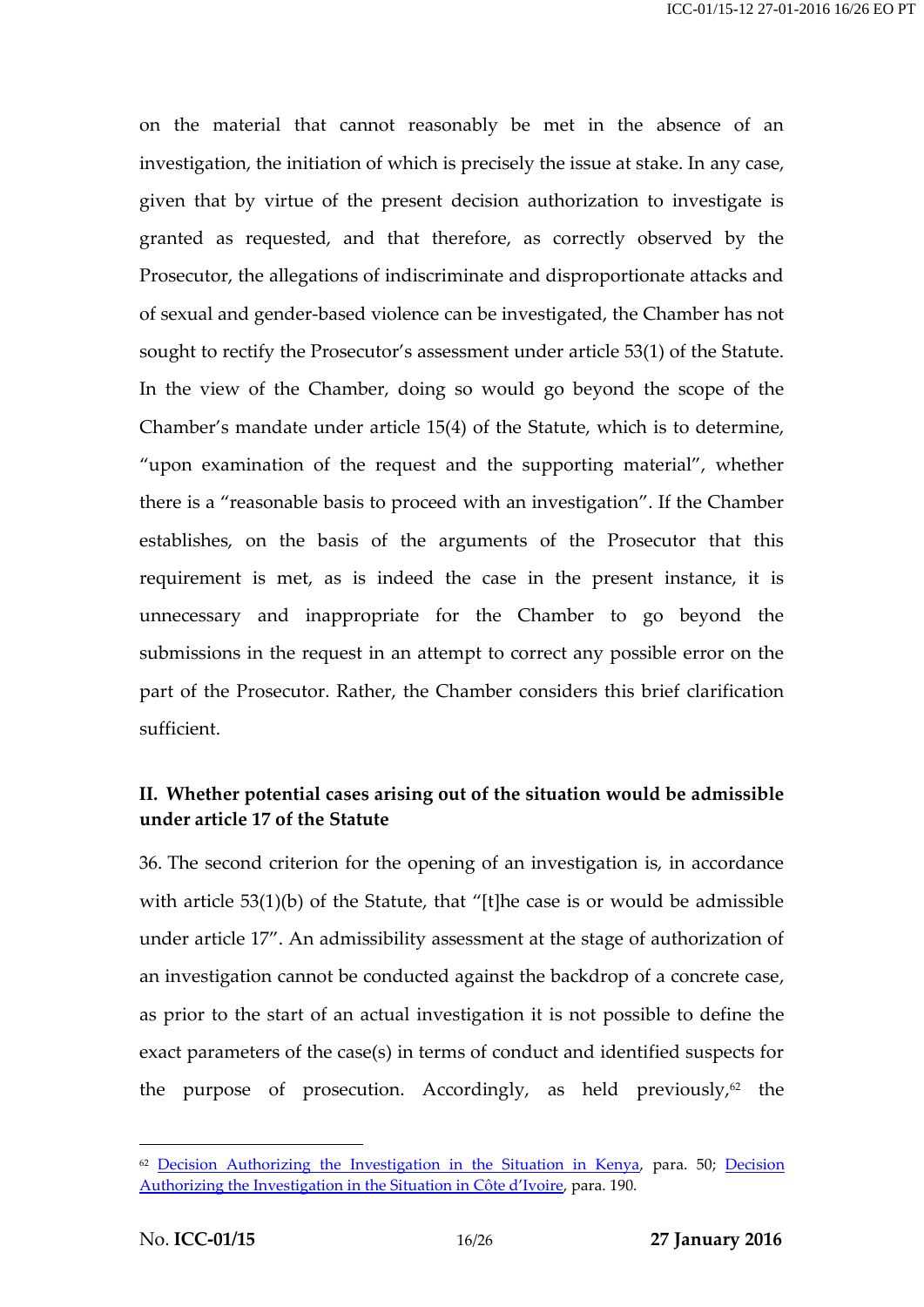determination of admissibility at this stage must be undertaken with respect to "potential cases" which the Prosecutor may bring as a result of the investigation as they appear from the information available at this stage and in light of the Prosecutor's submissions in this regard. In particular, for the purposes of the present analysis, the Chamber is assisted by the "indicative list of crimes within the jurisdiction of the Court allegedly committed during the most serious incidents within the situation based on the available information" and the "preliminary list of persons or groups that appear to be the most responsible for the most serious crimes, with an indication of their specific role", which the Prosecutor attaches to her Request as Annex A.1 and B.1, respectively.

37. In this regard, the Chamber observes that, indeed, the defining criteria of a "potential case" within the context of a situation include: (i) the persons or groups of persons involved that are likely to be the focus of an investigation for the purpose of shaping the future case(s) before the Court; and (ii) the crimes falling with the jurisdiction of the Court committed in the course of one or more incidents that are likely to shape the future case(s). However, it must be borne in mind that the selection of persons or perpetrators as well as certain incidents which are likely to shape the Prosecutor's future case(s) at this stage is preliminary, and as such, this may change as a result of the investigation. 63

38. In the following paragraphs, the Chamber will address in turn the two component parts of admissibility of cases before the Court pursuant to article 17: complementarity and gravity.

<sup>&</sup>lt;sup>63</sup> [Decision Authorizing the Investigation in the Situation in Kenya,](http://www.legal-tools.org/doc/f0caaf/) para. 50; Decision [Authorizing the Investigation in the Situation in](http://www.legal-tools.org/doc/e0c0eb/) Côte d'Ivoire, para. 191.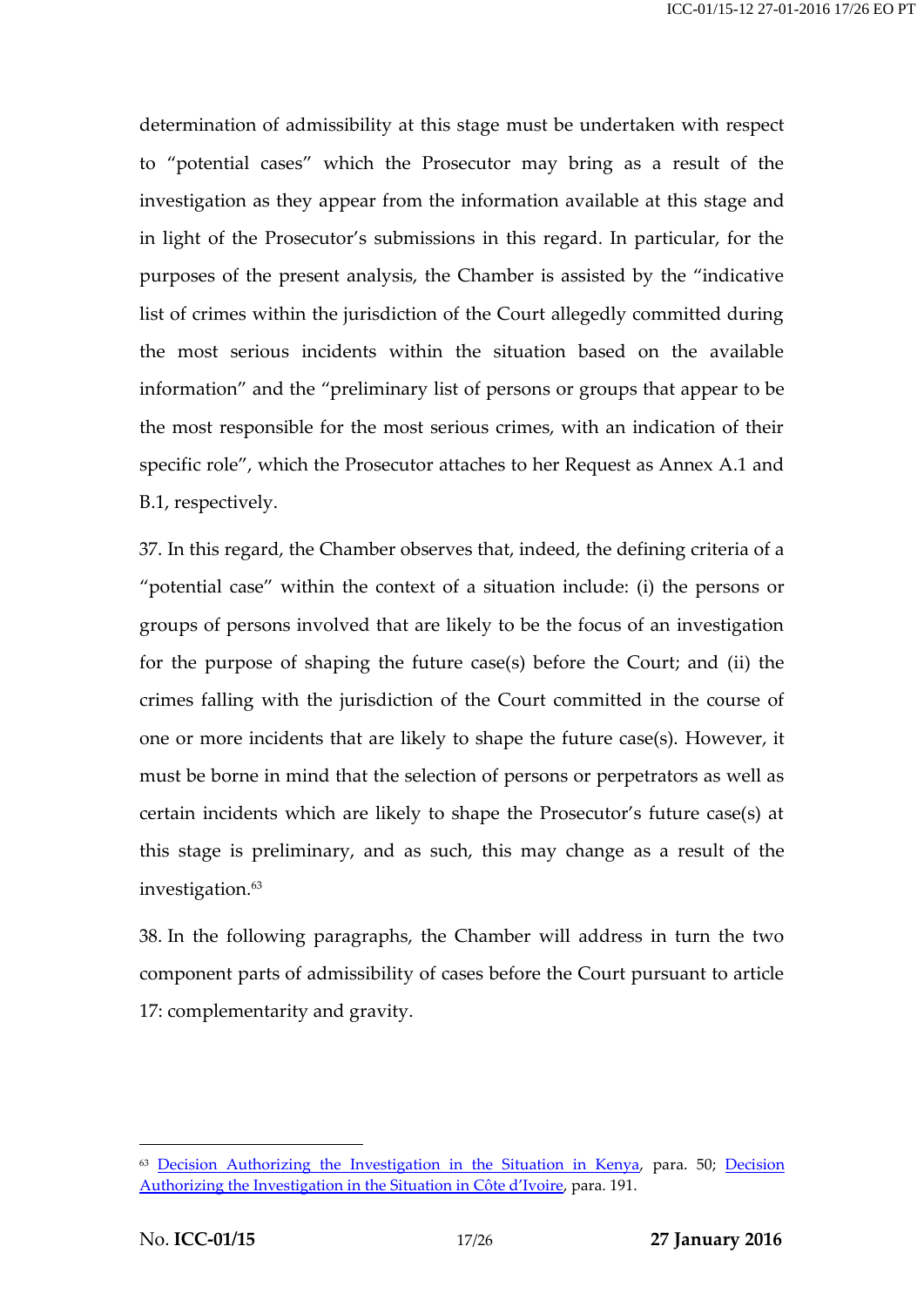#### *Complementarity*

39. The Chamber considers that, at this stage, the complementarity examination requires an assessment of whether any State is conducting or has conducted national proceedings in relation to the persons or groups of persons as well as the crimes which appear to have been committed on the basis of the information available at this stage, which together would be the subject of investigations and likely to form the potential case(s) before the Court. If (some of) those potential cases are not investigated or prosecuted by national authorities, the criterion provided for in article 53(1)(b) of the Statute, with respect to complementarity, is satisfied.

40. In her Request, the Prosecutor presents the progress of national proceedings in Georgia and the Russian Federation, and informs the Chamber that no other State has undertaken national proceedings with respect to the relevant crimes. The Chamber agrees with the Prosecutor's submission at paragraph 322 of the Request, that any proceedings undertaken by the *de facto* authorities of South Ossetia are not capable of meeting the requirements of article 17 of the Statute, due to South Ossetia not being a recognized State.

41. With respect to Georgia, according to the Prosecutor, the Georgian authorities carried out some investigative activities in relation to the 2008 conflict from August 2008 until November 2014 (Request, paras 279-301). However, no proceedings have been completed and the Georgian authorities informed the Prosecutor in a letter dated 17 March 2015 that "further progress of relevant national proceedings related to the alleged crimes subject to this Application is prevented by 'a fragile security situation in the occupied territories in Georgia and the areas adjacent thereto, where violence against civilians is still widespread'".<sup>64</sup> In the view of the Chamber, this letter is dispositive of the matter: there is, at present, a situation of inactivity on the

<sup>64</sup> Annex G.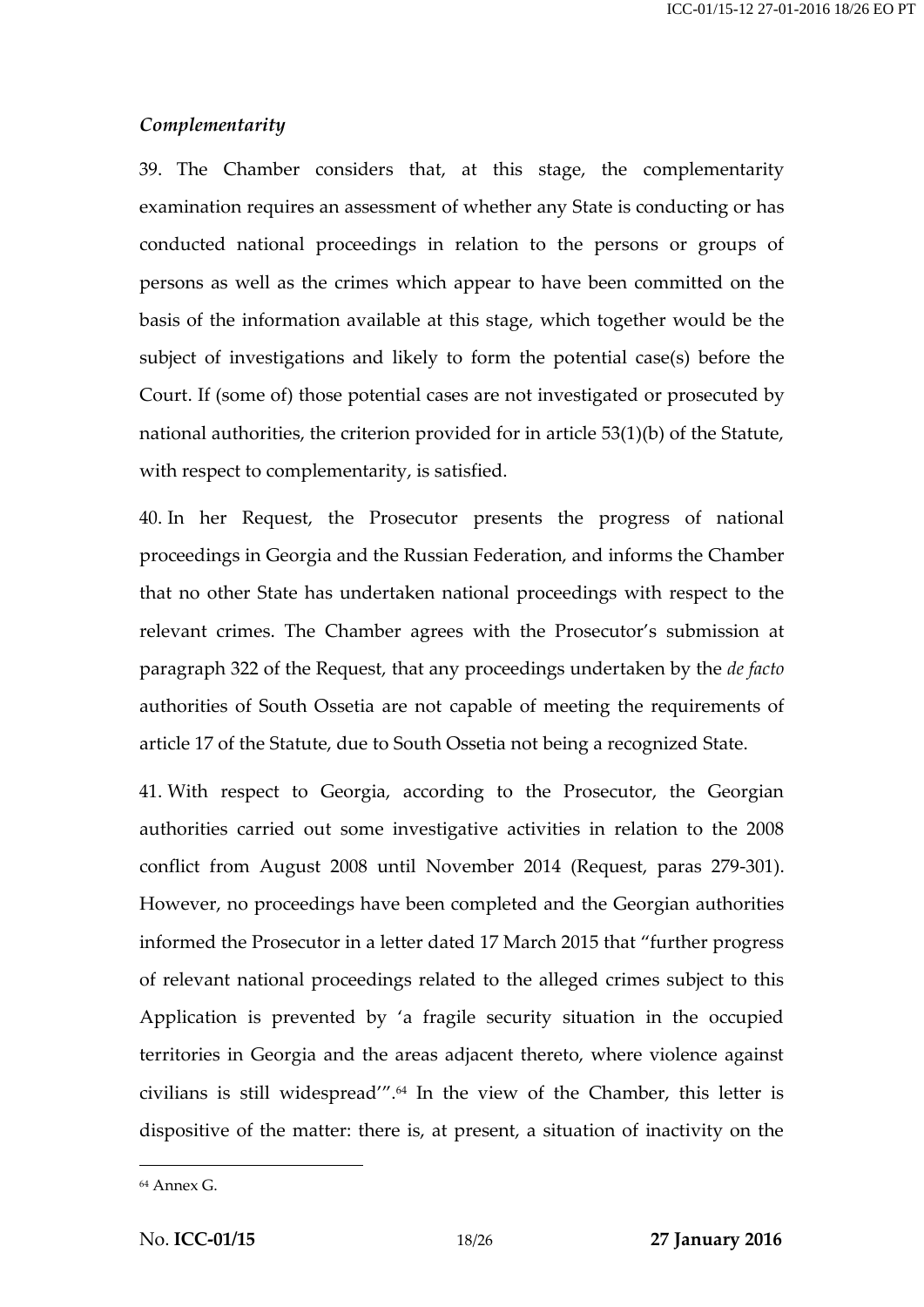part of the Georgian competent authorities and no national proceedings have rendered any potential cases arising out of the situation inadmissible.

42. With respect to national proceedings in the Russian Federation, the Prosecutor presents in the Request the results of her assessment of the potential cases related to: (i) the forcible displacement campaign to expel ethnic Georgians from South Ossetia and the "buffer zone"; and (ii) the attack on Russian peacekeepers (Request, paras 305-320).

43. In relation to the campaign to forcibly expel ethnic Georgians from South Ossetia and the "buffer zone", the Prosecutor provides information based on bilateral meetings conducted with the Russian authorities on 3 February 2011 and 23-24 January 2014 as well as on written communications. According to the information provided, the Investigative Committee of the Russian Federation, in the course of its investigation between 2010 and 2014, considered 575 allegations made by Georgian victims against Russian servicemen.<sup>65</sup> These allegations referred to murder or attempted murder, destruction of property and pillaging.<sup>66</sup>

44. In a letter addressed to the Prosecutor and dated 18 June 2012, the Russian authorities stated that in an effort to verify these allegations and "collect additional evidence" they requested several times legal assistance from the Georgian authorities, which was not obtained. $\mathrm{^{67}}$  Nevertheless, more than 2,000 Russian servicemen were questioned as witnesses and more than 50 Russian military units provided documents as part of the investigation. <sup>68</sup> The letter of 18 June 2012 concludes that the "investigation has established that the command of the Armed Forces […] had taken exhaustive measures to prevent

<sup>65</sup> See Request, para. 305, with reference to information provided to the Prosecutor by the Russian authorities on 24 January 2014.

<sup>66</sup> See Request, para. 305, with reference to information provided to the Prosecutor by the Russian authorities on 24 January 2014.

<sup>67</sup> Annex E.7.22, p. 3.

<sup>68</sup> Annex E.7.22, p. 3.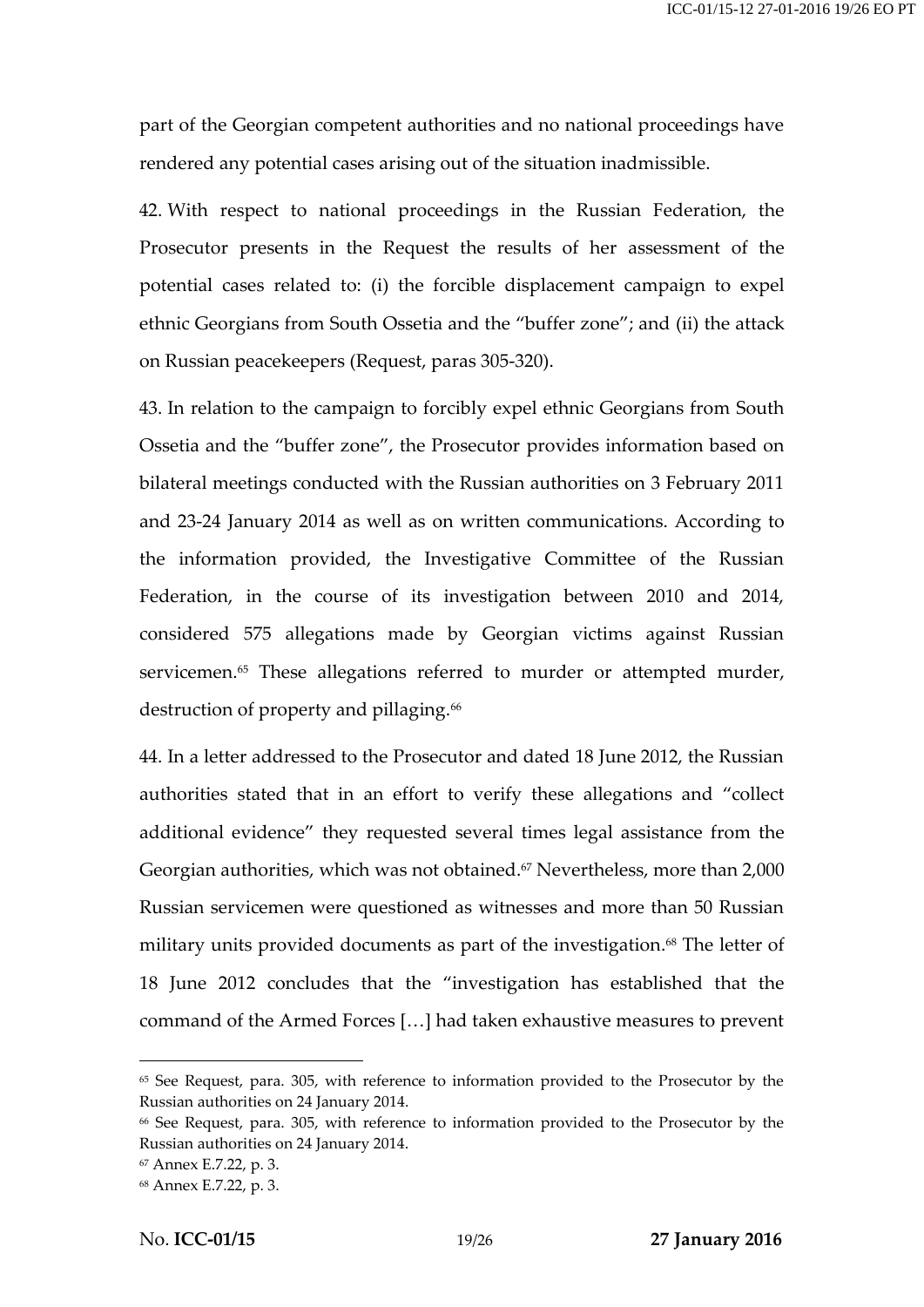pillage, violence, indiscriminate use of force against civilians during the entire period of the Russian military contingent's presence in the territory of Georgia and South Ossetia [and that] the investigation has been unable to confirm involvement of the Russian servicemen in the commission of the crimes in the territory of Georgia and South Ossetia".<sup>69</sup>

45. The Prosecutor notes in this context that "these findings that the Russian armed forces acted to prevent or punish crimes were partially confirmed by information that has been deemed credible by the Prosecution, while other credible information suggests that Russian soldiers either participated in, or were passive in the face of, crimes committed by South Ossetian forces" (Request, para. 308). Taking into account all the information, the Prosecutor concludes that "despite a number of reported verification efforts, no concrete and progressive steps have been taken in Russia to ascertain the criminal responsibility of those involved in the alleged crimes related to the potential cases(s) identified in this Application" (Request, para. 312).

46. Having before it the available information, the Chamber finds itself unable to determine that the national proceedings in Russia are inadequate under article 17(1)(b) of the Statute. While the Chamber does not consider significant for the purposes of a determination under article 17(1)(b) of the Statute the Prosecutor's submission to be in possession of evidence contradicting the conclusion of the Russian judicial authorities, reasonable doubts, however, remain as to whether the Russian authorities' inability to access crucial evidence, *i.e.* to interview Georgian witnesses, constitutes inability within the meaning of article 17 of the Statute. In any case, the Chamber finds it unwarranted to attempt to conclusively resolve this question in the present decision, considering that there exist other potential cases that would be admissible. The national proceedings in question only cover a portion of the

<sup>69</sup> Annex E.7.22, p. 4.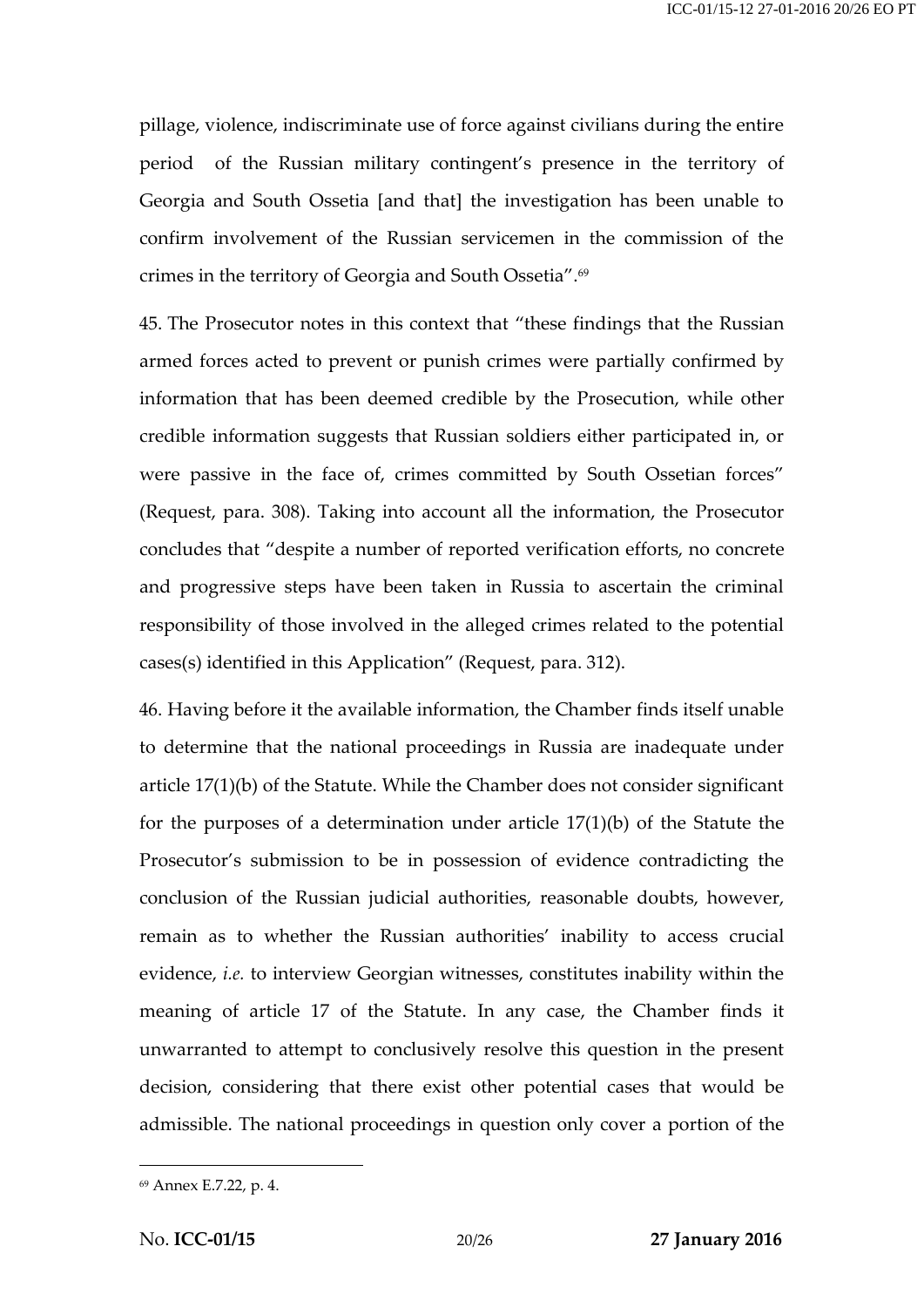potential cases arising out of the situation, *i.e.* the possible participation of members of the Russian forces in the forcible displacement campaign otherwise conducted by South Ossetian forces (see above, para. 23). It is therefore more appropriate to allow the Prosecutor to conduct her investigation, which will naturally extend to issues of admissibility, and for the question to be authoritatively resolved at a later stage if needed.

47. As to the proceedings conducted by the Russian authorities concerning the attack against Russian peacekeepers, according to the available information it appears that investigation began on 8 August 2008 focusing on the murder of military personnel of the Russian Federation's Peacekeeping Battalion from the Joint Peacekeeping Forces by the Georgian armed forces (case no. 14/00/0051-08d).<sup>70</sup>

48. The criminal investigation also established that the attacks conducted by unidentified Georgian soldiers were against "persons and institutions which were entitled to international protection, *i.e.* the military personnel of the Peacekeeping Battalion from the Russian Federation in the Joint Peacekeeping Forces, stationed at Tskhinvali".<sup>71</sup> According to the available material, over 3,000 items and documents were collected as evidence and over 1,000 incident scenes were examined including, *inter alia*, "the position of the battalion peacekeeping forces stationed in Tskhinvali and other settlements in South Ossetia".<sup>72</sup>

49. Recently, investigative activities have continued. In particular, the available information indicates that the Russian Federation Investigative Committee has been conducting forensic analysis and re-interviewing eyewitnesses as well as victims of the attack against the peacekeepers. According

<sup>70</sup> Request, paras 313-320; Annex E.7.33, p. 2.

<sup>71</sup> Annex E.7.33, p. 3.

<sup>72</sup> Annex E.7.33, p. 4.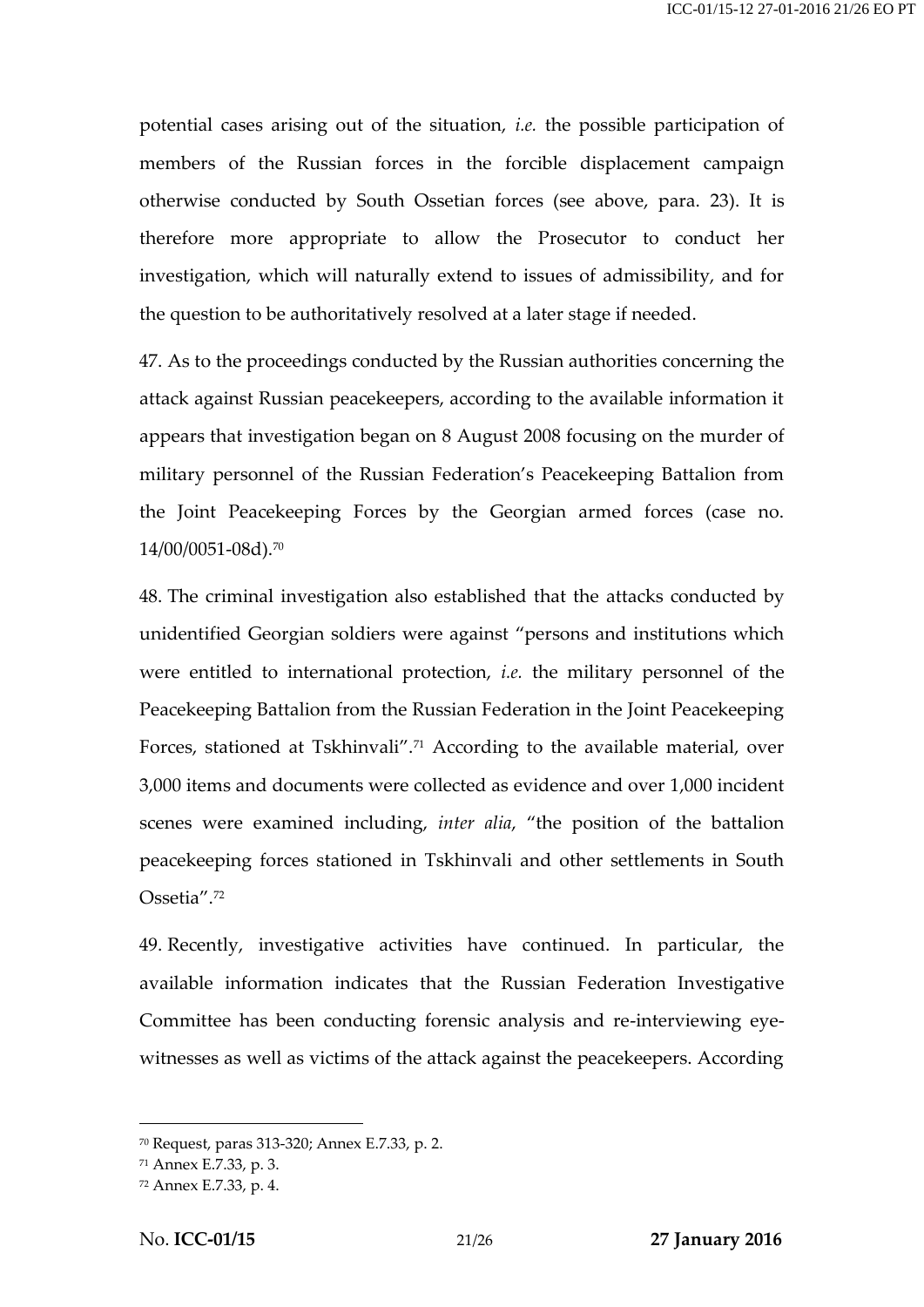to the Prosecutor, such activities required an extension of the national investigation until 8 February 2016 (Request, para. 319).

50. In view of the above, the Chamber concurs with the Prosecutor that the ongoing national proceedings carried out so far by the Russian authorities reveal neither unwillingness nor inability on the part of the State. Therefore, the potential case in relation to the attack against Russian peacekeepers could be inadmissible and the Chamber approves the statement of the Prosecutor that she will "keep this assessment under review in the context of [the] authorized investigation" (Request, para. 320).

#### *Gravity*

51. The remaining part of the admissibility assessment requires the Chamber to assess whether any potential cases resulting from the requested investigation would also be of "sufficient gravity to justify further action by the Court". The Chamber recalls that: (i) a gravity determination involves a generic assessment (general in nature and compatible with the fact that an investigation is yet to be opened) of whether the groups of persons that are likely to form the object of the investigation capture those who may bear the greatest responsibility for the alleged crimes committed; and (ii) gravity must be assessed from both a quantitative and qualitative viewpoint and factors such as nature, scale and manner of commission of the alleged crimes, as well as their impact on victims are indicators of the gravity of a given case.<sup>73</sup>

52. Based on the information provided by the Prosecutor (Annex B.1 to the Request), it is apparent that the investigation could capture those who may bear the greatest responsibility for the crimes.

<sup>&</sup>lt;sup>73</sup> [Decision on the request of the Union of the Comoros to review the Prosecutor's decision not](http://www.legal-tools.org/doc/2f876c/) [to initiate an investigation,](http://www.legal-tools.org/doc/2f876c/) para. 21; see also [Decision Authorizing the Investigation in the](http://www.legal-tools.org/doc/f0caaf/)  [Situation in Kenya,](http://www.legal-tools.org/doc/f0caaf/) paras 60-62; [Decision Authorizing the Investigation in the Situation in](http://www.legal-tools.org/doc/e0c0eb/)  [Côte d'Ivoire](http://www.legal-tools.org/doc/e0c0eb/), paras 203-205.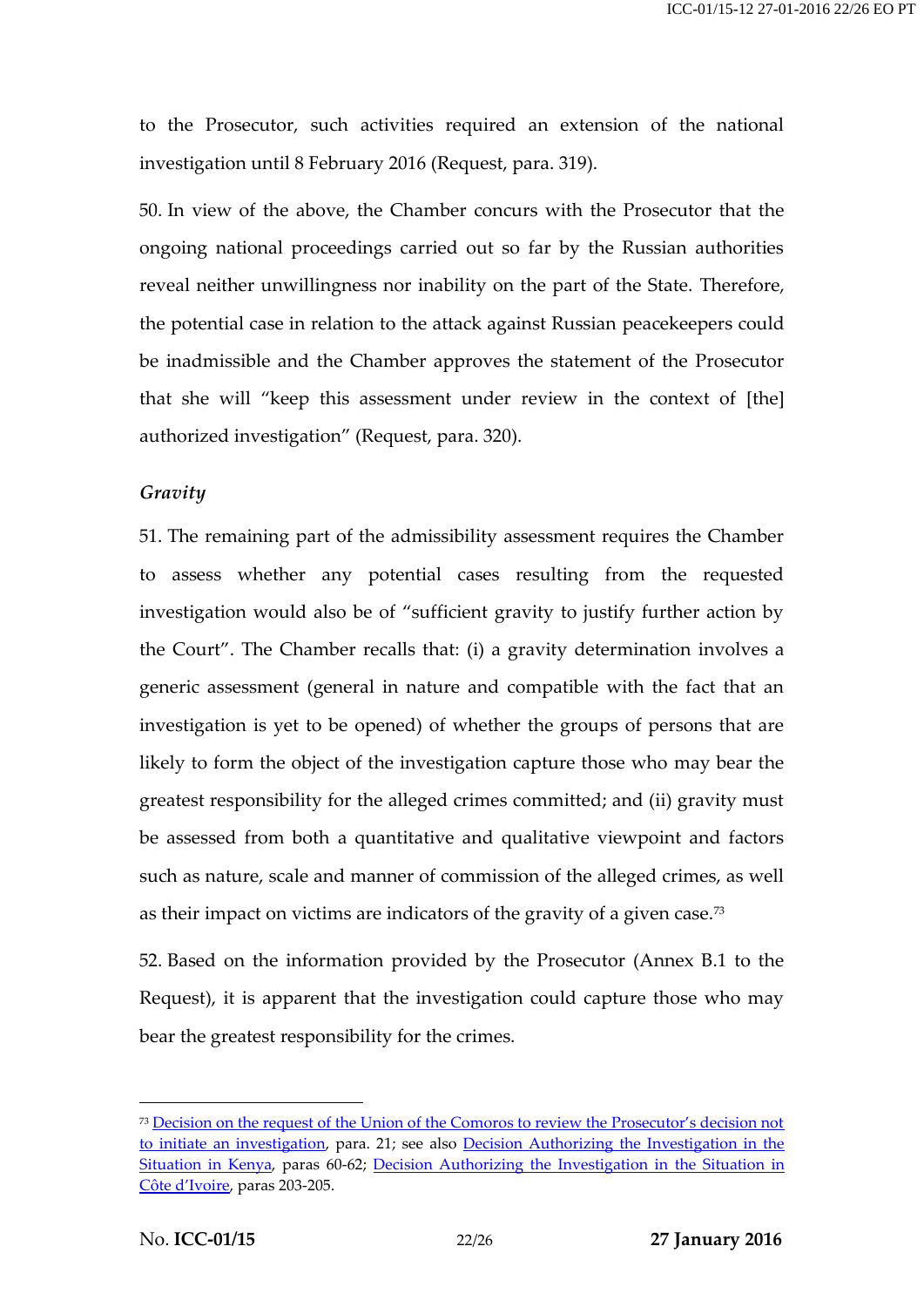53. As for the nature of the crimes, the Chamber refers to the above analysis which demonstrates that the potential cases could encompass an array of war crimes and crimes against humanity.

54. The Chamber notes that the crimes committed against ethnic Georgians by South Ossetian forces, which are to be seen as one potential case, resulted in 51-113 killings, the destruction of over 5,000 dwellings and the forced displacement of 13,400 – 18,500 persons constituting, in the estimation of the Prosecutor, a 75 % decrease in the ethnically Georgian population in South Ossetia. This information indicates that both the scale and the impact of the crimes were considerable. The Chamber also recalls that according to the available information, expulsion of civilians was sought by brutal means (see above, para. 20-22).

55. With respect to the attacks against peacekeepers, the Chamber notes that beyond the immediate casualties or extent of immediate damage, the impact of such crimes also encompasses the detriment to their ability to execute their mission.<sup>74</sup>

56. In light of the above, the Chamber considers that the potential cases are of sufficient gravity to justify further action by the Court.

57. In sum, the Chamber concludes that the potential cases arising from the situation would be largely admissible.

### **III. Whether there are nonetheless substantial reasons to believe that an investigation would not serve the interests of justice**

58. Finally, the Chamber is required to examine, pursuant to article  $53(1)(c)$  of the Statute, whether "[t]aking into account the gravity of the crime and the interests of victims, there are nonetheless substantial reasons to believe that

<sup>&</sup>lt;sup>74</sup> Pre-Trial Chamber I, "Decision on the Confirmation of Charges", 8 February 2010, *ICC*-[02/05-02/09-243-Red,](http://www.legal-tools.org/doc/cb3614/) para. 33.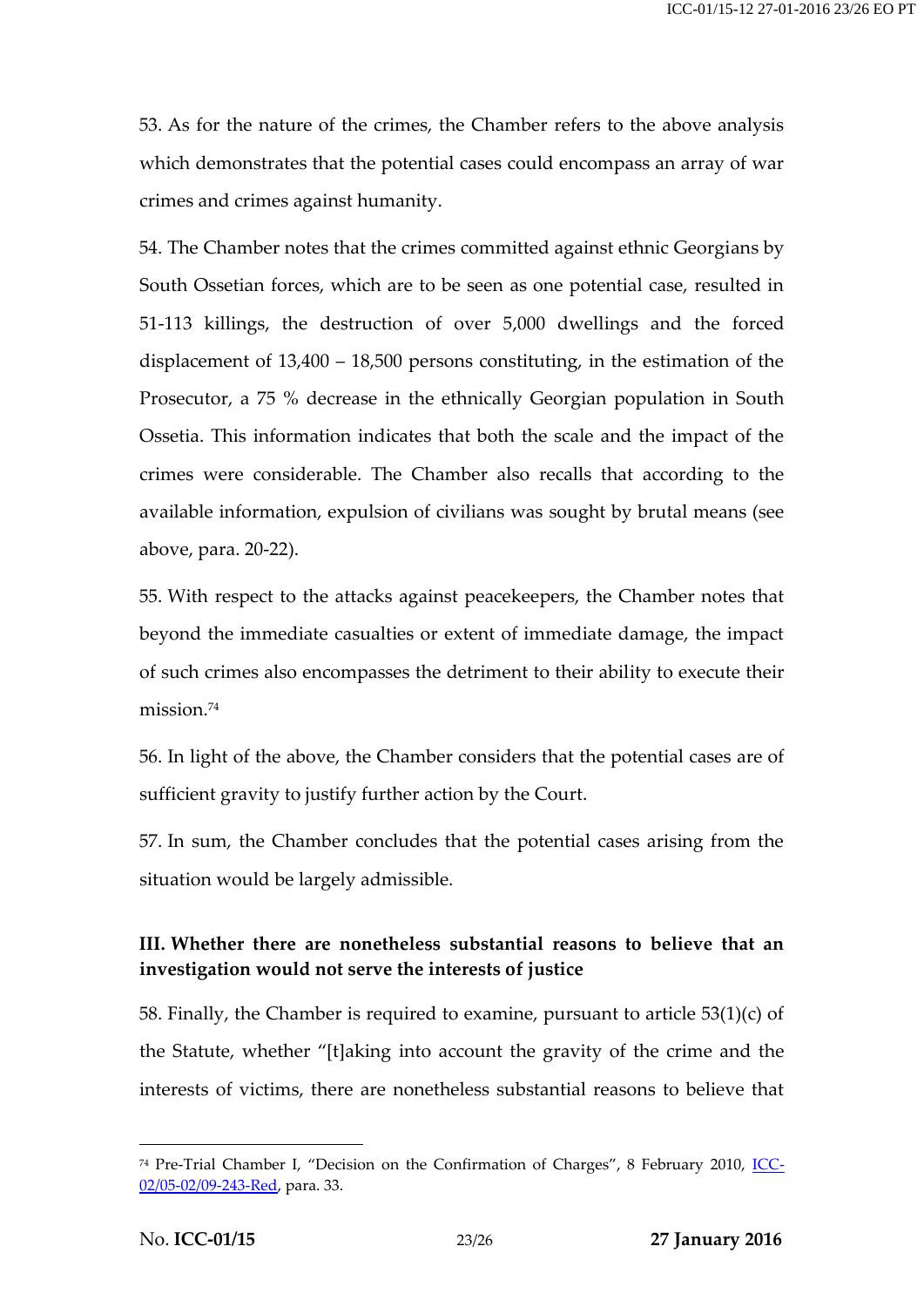an investigation would not serve the interests of justice". Contrary to subparagraphs (a) and (b), which require a positive finding, sub-paragraph (c) does not require the Prosecutor to demonstrate that initiating an investigation is in the interests of justice. Since the Prosecutor has not determined that initiating an investigation in the Georgia situation "would not serve the interests of justice" and also taking into account the representations of victims, received under article 15(3) of the Statute, which overwhelmingly speak in favour of the opening of an investigation, the Chamber considers that there are indeed no substantial reasons to believe that an investigation would not serve the interests of justice.

#### **IV. Conclusion**

59. All the requirements of article 53(1) of the Statute being met, the Chamber considers that there is a reasonable basis to proceed with an investigation. Authorization must therefore be granted.

60. At this point, the Chamber finds it appropriate to provide some clarification with respect to the parameters of the authorized investigation, in particular in light of certain arguments raised in the Request.

61. In the Request, the Prosecutor seeks authorization to proceed with an investigation into the "Situation in Georgia covering the period from 1 July 2008 to 10 October 2008, for war crimes and crimes against humanity committed in and around South Ossetia" (paras 1 and 349).

62. At the same time, the Prosecutor at various points in the Request requests the Chamber to "be permitted to expand or modify [her] investigation with respect to these or other alleged acts, incidents, groups or persons and/or adopt different legal qualifications, so long as the cases brought forward for prosecution are sufficiently linked to the authorised situation" (Request, paras 12, 51, 277).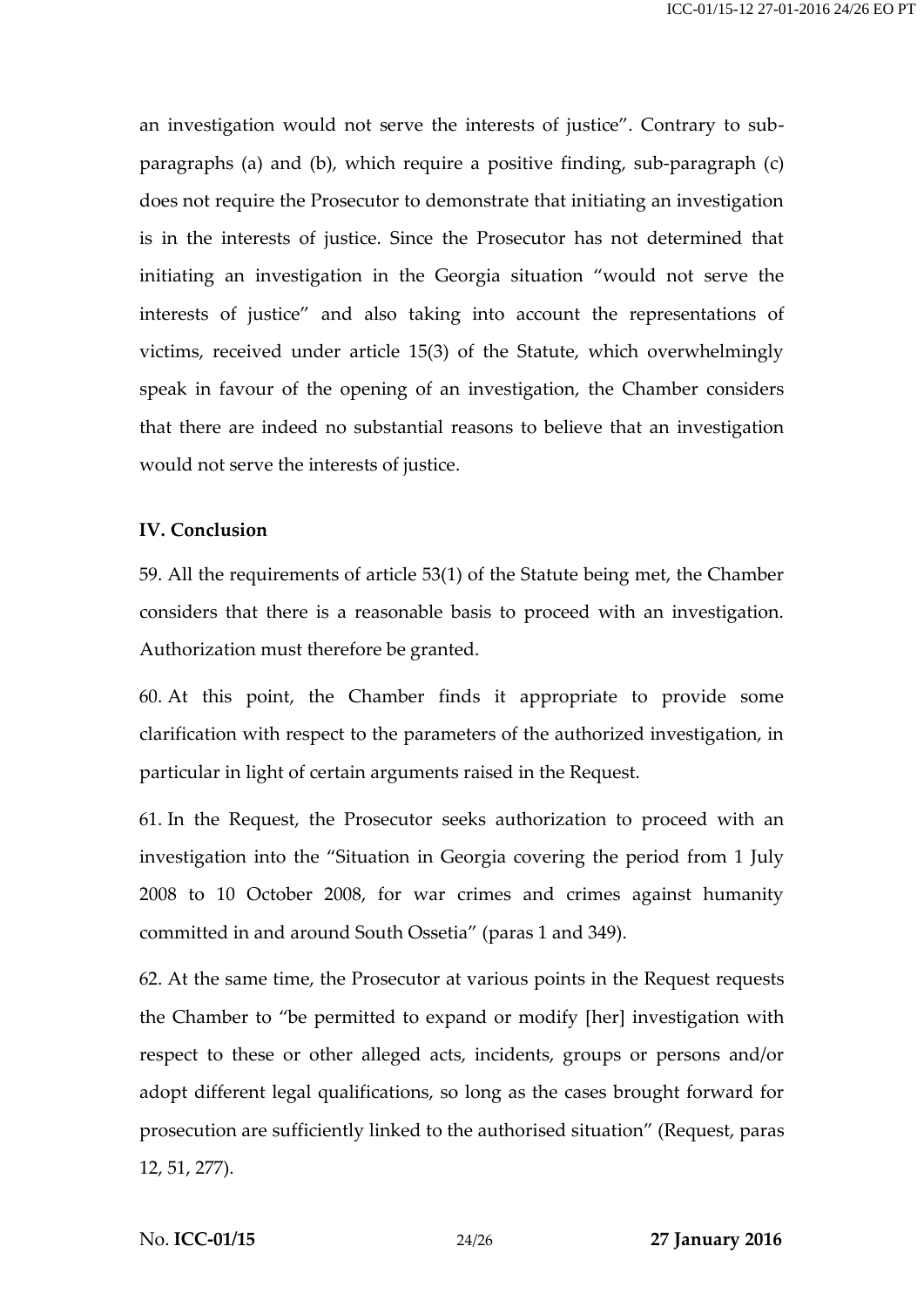63. In the view of the Chamber, the Prosecutor's position is well founded. Indeed, for the procedure of article 15 of the Statute to be effective it is not necessary to limit the Prosecutor's investigation to the crimes which are mentioned by the Chamber in its decision authorizing investigation. To impose such limitation would be also illogical, as an examination under article 15(3) and (4) of the Statute is inherently based on limited information. It is precisely the purpose of the investigation to discover proper evidence to enable a determination which crimes, if any, may be prosecuted. Binding the Prosecutor to the crimes mentioned in the decision authorizing investigation would also conflict with her duty to investigate objectively, in order to establish the truth (cf. article 54(1) of the Statute).

64. Therefore, an authorization to investigate, given by the Pre-Trial Chamber, extends to all crimes within the jurisdiction of the Court. It is only limited by the parameters of the situation, which in this case can be summarized as events related to the conflict in and around South Ossetia between 1 July and 10 October 2008. Therefore, in principle, events which did not occur in or around South Ossetia or which occurred outside the time period indicated in the Request would not fall into the parameters of the present situation unless they are sufficiently linked thereto and, obviously, fall within the Court's jurisdiction.

65. Finally, the Chamber notes that under rule 50 of the Rules, it shall give notice of the present decision to the victims who have made representations. It is therefore appropriate to instruct the Registrar to provide such notice.